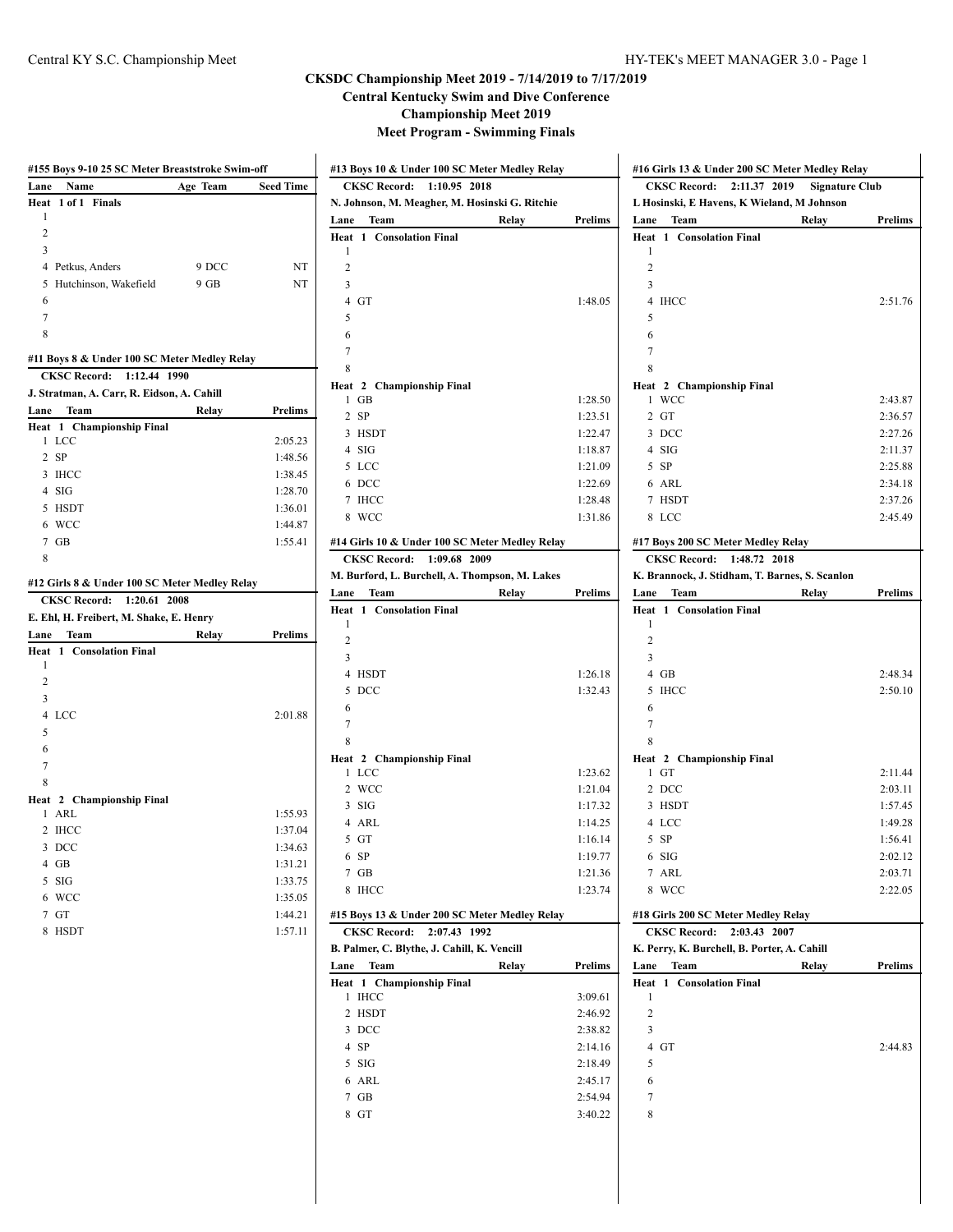|   | Heat 2 (#18 Girls 200 SC Meter Medley Relay) |         |
|---|----------------------------------------------|---------|
| 1 | GB                                           | 2:23.13 |
|   | 2 IHCC                                       | 2:18.57 |
|   | $3$ SP                                       | 2:11.25 |
|   | $4$ SIG                                      | 2:08.48 |
|   | 5 ARL                                        | 2:10.15 |
|   | 6 WCC                                        | 2:18.03 |
|   | 7 DCC                                        | 2:22.36 |
|   | 8 HSDT                                       | 2.29.39 |
|   |                                              |         |

#### **#19 Boys 6 & Under 25 SC Meter Freestyle**

|                   | <b>CKSC Record:</b>             | 17.70 | 1988 | <b>Adam Cahill</b> |                |
|-------------------|---------------------------------|-------|------|--------------------|----------------|
| Lane              | Name                            |       |      | Age Team           | <b>Prelims</b> |
|                   | <b>Heat 1 Consolation Final</b> |       |      |                    |                |
| 1                 | Allen, Wyatt D                  |       |      | 6 WCC              | 31.76          |
|                   | 2 George, Will J                |       |      | 6 SIG              | 30.41          |
|                   | 3 Jefferson, Ethan              |       |      | 6 DCC              | 30.12          |
| 4                 | Lewis, Bruce                    |       |      | 5 IHCC             | 28.69          |
| 5                 | Endorf, John                    |       |      | 6 SP               | 28.71          |
| 6                 | Lewis, Henry                    |       |      | 6 HSDT             | 30.31          |
| 7                 | Pogrotsky, Cash                 |       |      | $6$ GB             | 30.83          |
| 8                 | Boone, Aiden                    |       |      | 5 GT               | 31.87          |
|                   | Heat 2 Championship Final       |       |      |                    |                |
| 1                 | Martinkovic, Mason              |       |      | $6$ GB             | 28.33          |
| 2                 | Dineen, Owen B                  |       |      | 6 SIG              | 27.31          |
|                   | 3 Wright, Oliver                |       |      | 6 SP               | 26.58          |
| 4                 | Dilworth, Wesley                |       |      | 6 DCC              | 25.30          |
| 5                 | Lansdale, Riggs R               |       |      | 6 WCC              | 26.01          |
| 6                 | Edwards, Lock                   |       |      | 6 LCC              | 26.87          |
| 7                 | Stearley, Tate S                |       |      | 6 SIG              | 27.54          |
| 8                 | Dickerson, Tucker               |       |      | 6 SIG              | 28.43          |
| <b>Alternates</b> |                                 |       |      |                    |                |
| 1                 | Wright, Felix                   |       |      | 6 SP               | 32.04          |
| 2                 | VanDyke, Reed E                 |       |      | 5 SIG              | 33.63          |

#### **#20 Girls 6 & Under 25 SC Meter Freestyle**

|      | <b>CKSC Record:</b><br>19.42 2003 | <b>Lauren Stigers</b> |                |
|------|-----------------------------------|-----------------------|----------------|
| Lane | Name                              | Age Team              | <b>Prelims</b> |
| Heat | 1 Consolation Final               |                       |                |
| 1    | Morton, Ruth                      | 6 WCC                 | 32.60          |
| 2    | Wehrman, Harper                   | 6 LCC                 | 32.26          |
| 3    | Fereday, Adalyn                   | 5 GB                  | 32.04          |
| 4    | Gudeman, Grayson G                | 6 SIG                 | 31.29          |
| 5    | Ward, Summer                      | 6 <sub>GT</sub>       | 31.51          |
| 6    | Thor, Mia K                       | 6 SIG                 | 32.06          |
| 7    | Case, Autumn H                    | 6 SIG                 | 32.56          |
| 8    | Hills, Evelyn                     | 6 IHCC                | 33.34          |
|      | Heat 2 Championship Final         |                       |                |
| 1    | Cecil, Maddie                     | 6 ARL                 | 30.38          |
| 2    | Hopkins, Lily                     | 5 IHCC                | 26.50          |
| 3    | Oldham, Addison                   | 6 SP                  | 25.07          |
| 4    | Hoffman, Becca                    | 6 DCC                 | 22.97          |
| 5    | Monohan, Caroline                 | 6 IHCC                | 24.29          |
| 6    | Wiglesworth, Ellie                | 6 DCC                 | 26.30          |
| 7    | Hamilton, Madeline                | $6$ GB                | 26.77          |
| 8    | Hosinski, Julia                   | 6 SIG                 | 31.25          |

|      | <b>Alternates</b>                   |                       |                |
|------|-------------------------------------|-----------------------|----------------|
|      | 1 Clark, Avery                      | 5 IHCC                | 33.78          |
|      | 2 Hamilton, Violet E                | 6 GT                  | 34.30          |
|      | #21 Boys 7-8 25 SC Meter Freestyle  |                       |                |
|      | <b>CKSC Record:</b><br>15.23 1990   | <b>Adam Cahill</b>    |                |
| Lane | Name                                | Age Team              | Prelims        |
| Heat | 1 Consolation Final                 |                       |                |
| 1.   | Schlarman, Matt                     | 8 HSDT                | 21.84          |
|      | 2 Mitzenmacher, Bennett             | 8 SIG                 | 21.48          |
| 3    | Warner, Benjamin                    | 8 SIG                 | 20.83          |
| 4    | Sawyer, John Cooper                 | 8 IHCC                | 20.53          |
| 5    | Lewis, Robert                       | 8 IHCC                | 20.76          |
|      | 6 Smithwick, Cash                   | 7SIG                  | 21.41          |
|      | 7 Moore, Jacob M                    | 8 SIG                 | 21.57          |
| 8    | Rafter, Payton                      | 7SIG                  | 21.89          |
|      | Heat 2 Championship Final           |                       |                |
| 1.   | Draus, Andrew C                     | 8 SIG                 | 19.56          |
| 2    | Graves, Reed                        | 8 LCC                 | 19.11          |
| 3    | Cassidy, Stokes                     | 8 SP                  | 18.66          |
|      | 4 McCullough, Rhodes                | 8 HSDT                | 17.94          |
| 5    | Taylor, Knox                        | 8 WCC                 | 18.31          |
| 6    | Warner, Henry                       | 8 SIG                 | 18.76          |
| 7    | Morris, Jackson                     | 8 ARL                 | 19.17          |
| 8    | Davidson, Grant                     | 7 HSDT                | 20.52          |
|      | <b>Alternates</b>                   |                       |                |
|      | 1 Landis, Jack                      | 7 SIG                 | 21.93          |
|      | 2 Williams, Griffith                | 8 SP                  | 22.18          |
|      | #22 Girls 7-8 25 SC Meter Freestyle |                       |                |
|      | <b>CKSC Record:</b><br>16.21 1997   | <b>Elaine Breeden</b> |                |
| Lane | Name                                | Age Team              | <b>Prelims</b> |
| Heat | 1 Consolation Final                 |                       |                |
|      | 1 Williams Sydnee                   | 8. ARI.               | 20.83          |

|                   |                                 | $\mathbf{r}$<br>1 Cam |       |
|-------------------|---------------------------------|-----------------------|-------|
|                   | <b>Heat 1 Consolation Final</b> |                       |       |
| 1                 | Williams, Sydnee                | 8 ARL                 | 20.83 |
| 2                 | Broadbent, Caroline             | 8 IHCC                | 20.46 |
|                   | 3 Sampson, Harper K             | 8 SIG                 | 20.31 |
| 4                 | Briese, Finley                  | 8 DCC                 | 20.06 |
| 5                 | Jackson, Hadley                 | 7 SIG                 | 20.19 |
|                   | 6 Sheets, Hailee                | 8 GT                  | 20.46 |
|                   | 7 Schnabel, Elan                | 8 SIG                 | 20.78 |
|                   | 8 Cranfill, Callie              | 8 HSDT                | 20.91 |
|                   | Heat 2 Championship Final       |                       |       |
| 1                 | Kinkead, Margot                 | 8 IHCC                | 19.75 |
|                   | 2 House, Edie                   | 8 GB                  | 19.73 |
|                   | 3 Bradshaw, Bella               | 8 DCC                 | 19.23 |
|                   | 4 Kidder, Lila                  | 8 SP                  | 18.43 |
| 5                 | Thomas, Marissa M               | 8 WCC                 | 18.81 |
| 6                 | Sutherland, Jane                | 8 WCC                 | 19.30 |
| 7                 | Tweardy, Catherine              | 8 LCC                 | 19.74 |
| 8                 | Southworth, Anna Kate           | 8 GT                  | 20.04 |
| <b>Alternates</b> |                                 |                       |       |
| 1                 | Tucker, Mollie Grace G          | 8 WCC                 | 20.95 |
|                   | 2 Fereday, Olivia               | 8 GB                  | 21.16 |

| #23 Boys 9-10 25 SC Meter Freestyle |                                      |            |          |                          |         |
|-------------------------------------|--------------------------------------|------------|----------|--------------------------|---------|
|                                     | <b>CKSC Record:</b>                  | 13.94 1992 |          | <b>Adam Cahill</b>       |         |
| Lane                                | Name                                 |            | Age Team |                          | Prelims |
| Heat                                | <b>Consolation Final</b><br>1        |            |          |                          |         |
| 1                                   | Schlarman, Ben                       |            |          | 9 HSDT                   | 17.94   |
|                                     | 2 Neary, Dylan                       |            |          | 10 SP                    | 17.91   |
|                                     | 3 Petkus, Anders                     |            |          | 9 DCC                    | 17.63   |
|                                     | 4 Jefferson, Grey                    |            |          | 9 DCC                    | 17.11   |
|                                     | 5 Grant, Peter                       |            |          | 9 SP                     | 17.61   |
|                                     | 6 Gudeman, Tag                       |            |          | 10SIG                    | 17.67   |
|                                     | 7 Theron, Tristan F                  |            |          | 9 <sub>STG</sub>         | 17.92   |
| 8                                   | Kidder, Charlie                      |            |          | 10 SP                    | 18.19   |
|                                     | Heat 2 Championship Final            |            |          |                          |         |
| 1                                   | Jackson, Luke                        |            |          | 10SIG                    | 17.07   |
|                                     | 2 Hatfield, Ethan C                  |            |          | 10 WCC                   | 16.23   |
|                                     | 3 Houlihan, Will                     |            |          | 10 LCC                   | 15.97   |
|                                     | 4 Bradshaw, Josiah                   |            |          | 10 DCC                   | 14.85   |
|                                     | 5 Hosinski, Mark Edward              |            |          | 10SIG                    | 15.54   |
|                                     | 6 Neal, Carson                       |            |          | <b>10 ARL</b>            | 16.06   |
|                                     | 7 LaMonica, Grady                    |            |          | 10 IHCC                  | 17.04   |
|                                     | 8 Moore, Max M                       |            |          | 10 WCC                   | 17.08   |
| <b>Alternates</b>                   |                                      |            |          |                          |         |
|                                     | 1 Leslie, Graham                     |            |          | 9 LCC                    | 18.32   |
|                                     | 2 Nahra, Woods                       |            |          | 10 IHCC                  | 18.42   |
|                                     | #24 Girls 9-10 25 SC Meter Freestyle |            |          |                          |         |
|                                     | <b>CKSC Record:</b>                  | 13.98 2015 |          | <b>Katherine Woodall</b> |         |
| Lane                                | Name                                 |            | Age Team |                          | Prelims |
| Heat                                | <b>1</b> Consolation Final           |            |          |                          |         |
| 1                                   | Pingleton, Anna Kate                 |            |          | <b>10 ARL</b>            | 17.91   |
|                                     | 2 Jones, Mia                         |            |          | 9 GB                     | 17.87   |
|                                     | 3 Leslie, Sydney                     |            |          | 9 LCC                    | 17.55   |
|                                     | 4 Southworth, Aubrey L               |            |          | $10 \text{ G}$ T         | 17.34   |
|                                     | 5 Sutherland, Betty                  |            |          | 10 WCC                   | 17.42   |
|                                     | 6 Gambrel, Madelyn J                 |            |          | 10SIG                    | 17.76   |

|              | 10SIG                                                                                                                                                                                                                                                             | 17.89 |
|--------------|-------------------------------------------------------------------------------------------------------------------------------------------------------------------------------------------------------------------------------------------------------------------|-------|
|              | 9 <sub>GT</sub>                                                                                                                                                                                                                                                   | 18.03 |
|              |                                                                                                                                                                                                                                                                   |       |
| Short, Reece | 10 GB                                                                                                                                                                                                                                                             | 16.76 |
|              | 10 SP                                                                                                                                                                                                                                                             | 16.29 |
|              | 10 SP                                                                                                                                                                                                                                                             | 15.79 |
|              | <b>10 ARL</b>                                                                                                                                                                                                                                                     | 15.43 |
|              | 10 HSDT                                                                                                                                                                                                                                                           | 15.73 |
|              | 10 IHCC                                                                                                                                                                                                                                                           | 16.10 |
|              | $10 \text{ GT}$                                                                                                                                                                                                                                                   | 16.38 |
|              | 10 WCC                                                                                                                                                                                                                                                            | 17.00 |
|              |                                                                                                                                                                                                                                                                   |       |
|              | 10 GT                                                                                                                                                                                                                                                             | 18.07 |
|              | 7 Cornelius, Ryan<br>8 Boggs, Joss E<br>Heat 2 Championship Final<br>1.<br>2 Batten, Natalie<br>3 Wright, Leah<br>4 Nelson, Darby<br>5 Hall, Charlotte<br>6 Powell, Eli<br>7 Akers, Gracesyn H<br>8 Neely, Margaret Dean<br><b>Alternates</b><br>1 Sheets, Zoee D |       |

2 Pennington, Ellie 9 DCC 18.13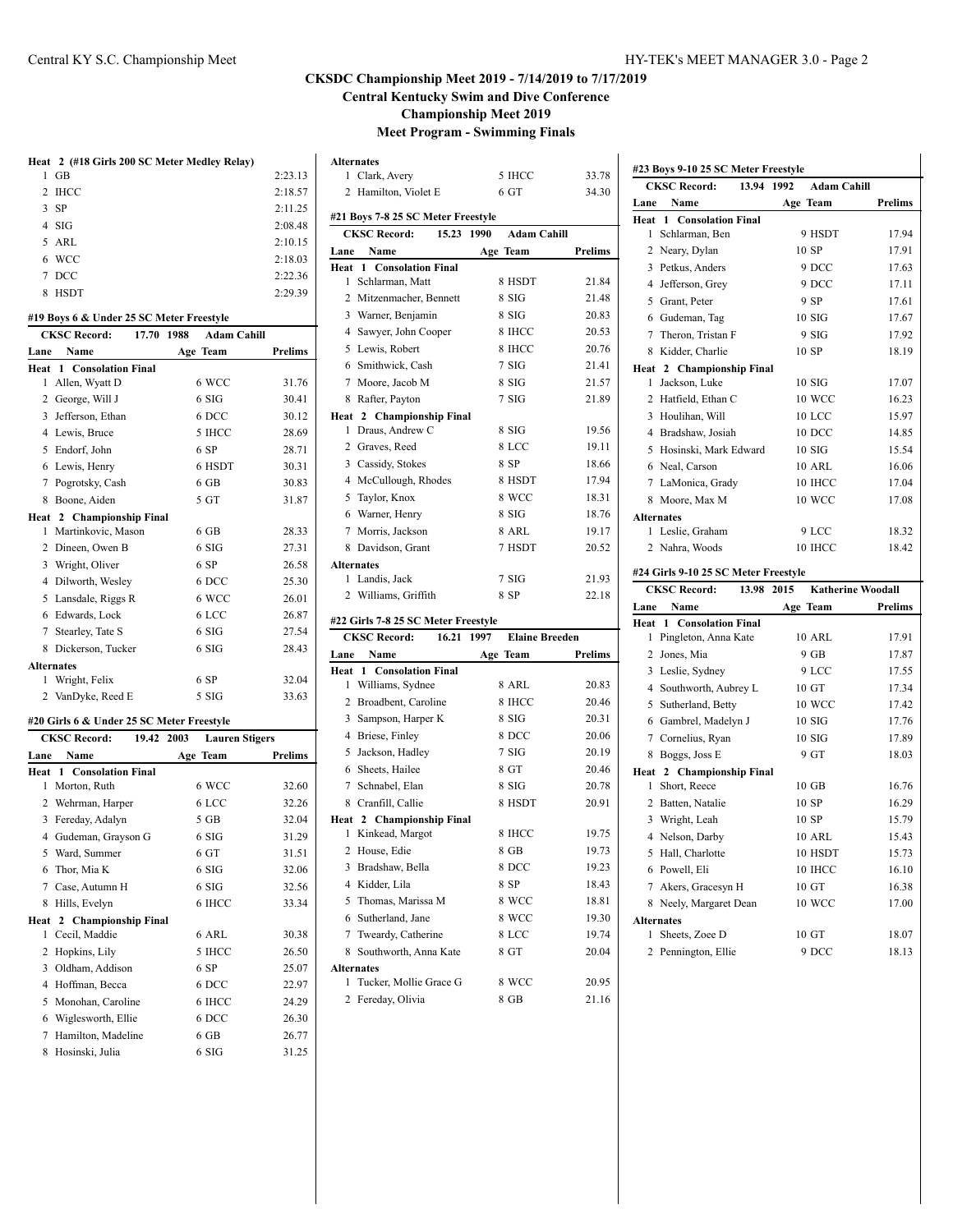|                   | #25 Boys 11-12 50 SC Meter Freestyle  |                                |                |
|-------------------|---------------------------------------|--------------------------------|----------------|
|                   | <b>CKSC Record:</b><br>26.41          | 2013<br><b>Zach Hils</b>       |                |
| Lane              | Name                                  | Age Team                       | <b>Prelims</b> |
| Heat              | <b>Consolation Final</b><br>-1        |                                |                |
| 1                 | Heinrich, Banks                       | 11 IHCC                        | 35.85          |
| 2                 | Yorba, Grayson                        | 12 SP                          | 35.63          |
| 3                 | Doolin, Hayes                         | $12$ SIG                       | 35.44          |
|                   | 4 Jackson, Tanner                     | 11 ARL                         | 34.68          |
|                   | 5 Seely, Ben                          | 11 GB                          | 35.40          |
|                   | 6 Draus, Jack M                       | $11$ SIG                       | 35.48          |
|                   | 7 Kelly, Nolan L                      | 12 SIG                         | 35.66          |
| 8                 | Thornberry, Jackson                   | 11 DCC                         | 35.91          |
|                   | Heat 2 Championship Final             |                                |                |
| 1                 | Merchant, Nate                        | 12 SP                          | 34.13          |
|                   | 2 Bostick, Beau                       | 11 DCC                         | 32.97          |
|                   | 3 Fullerton, Zachary                  | 12 SP                          | 32.39          |
|                   | 4 Liau, Jack                          | 12 SIG                         | 30.87          |
|                   | 5 Gover, Ethan                        | 11 DCC                         | 31.93          |
|                   | 6 Rogers, Jimmy                       | 12 SP                          | 32.69          |
|                   | 7 Bobadilla, Tyler                    | 12 SP                          | 34.06          |
|                   | 8 Grimm, Sam                          | 11 HSDT                        | 34.39          |
| <b>Alternates</b> |                                       |                                |                |
| 1                 | Meagher, Max                          | 11 SIG                         | 36.02          |
| 2                 | Fallon, Ben                           | 12 IHCC                        | 36.08          |
|                   | #26 Girls 11-12 50 SC Meter Freestyle |                                |                |
|                   | <b>CKSC Record:</b><br>27.67          | 2005<br><b>Kaylin Burchell</b> |                |
| Lane              | Name                                  | Age Team                       | <b>Prelims</b> |
| Heat              | 1 Consolation Final                   |                                |                |
| 1                 | Cox, Lauren                           | 11 GT                          | 34.49          |
|                   | 2 Patterson, Reagan                   | 12 ARL                         | 34.15          |
| 3                 | Phillips, Hattie                      | 12 LCC                         | 33.00          |
|                   | 4 Johnson, Mackenzie G                | 12 SIG                         | 32.13          |
|                   | 5 Gabbard, Avery E                    | $12$ SIG                       | 32.34          |
|                   | 6 Bischoff, Hannah                    | 12 DCC                         | 33.46          |
|                   | 7 Fair, Kalli                         | 12 ARL                         | 34.48          |
| 8                 | Heath, Abigail                        | 11 DCC                         | 34.57          |
|                   | Heat 2 Championship Final             |                                |                |
| 1                 | Batten, Lilly                         | 12 SP                          | 31.57          |
|                   | 2 Beiting, Caroline                   | 12 GB                          | 30.97          |
|                   | 3 Hoffman, Kate                       | 12 DCC                         | 30.62          |
|                   | 4 Kaak, Ella                          | 12 GT                          | 28.82          |
|                   | 5 Hosinski, Lillian                   | 12 SIG                         | 29.14          |
|                   | 6 Wieland, Kenidi                     | 12 SIG                         | 30.67          |
|                   | 7 Jones, Ava                          | 12 GB                          | 31.04          |
|                   | 8 Houlihan, Maysie                    | 12 LCC                         | 32.04          |
| <b>Alternates</b> |                                       |                                |                |
|                   |                                       |                                |                |
| 1<br>2            | Carty, Caroline<br>Holmes, Alexis     | 11 SP<br>12 SP                 | 34.61<br>34.63 |

|              | #27 Boys 13-14 50 SC Meter Freestyle |            |                  |                |
|--------------|--------------------------------------|------------|------------------|----------------|
|              | <b>CKSC Record:</b>                  | 24.75 2015 | <b>Zach Hils</b> |                |
| Lane         | Name                                 |            | Age Team         | <b>Prelims</b> |
|              | <b>Heat 1 Consolation Final</b>      |            |                  |                |
| $\mathbf{1}$ | Doolin, Cash                         |            | $13$ SIG         | 30.60          |
| $\mathbf{2}$ | Seely, Jackson                       |            | 14 GB            | 30.39          |
|              | 3 Schultz, Easton                    |            | 13 ARL           | 30.24          |
|              | 4 Askren, Walt                       |            | 14 SP            | 29.45          |
|              | 5 Wright, Michael                    |            | 13 SP            | 29.53          |
| 6.           | Rodgers, Tyler                       |            | $14\,$ SIG       | 30.25          |
|              | 7 Neary, Evan                        |            | 13 SP            | 30.53          |
| 8            | Rafter, Trey M                       |            | $13$ SIG         | 30.67          |
|              | Heat 2 Championship Final            |            |                  |                |
| 1            | Jirak, Andrew J                      |            | 14 WCC           | 28.74          |
|              | 2 Carey, Ben                         |            | 13 SP            | 27.68          |
|              | 3 Carey, Joseph                      |            | 14 SP            | 27.45          |
| 4            | Montgomery, Max                      |            | 14 DCC           | 25.49          |
| 5.           | Brannock, Kole                       |            | 14 SP            | 25.79          |
|              | 6 Jackson, Colin                     |            | 14 ARL           | 27.57          |
| 7            | Hightower, Ben                       |            | $14\,$ SIG       | 28.57          |
| 8            | Miniard, Graham D                    |            | $14\,$ SIG       | 29.20          |
|              | <b>Alternates</b>                    |            |                  |                |
| $\mathbf{1}$ | Greinke, Eli R                       |            | $13$ SIG         | 30.86          |
| 2            | Keller, Chris N                      |            | $14$ SIG         | 31.41          |
|              |                                      |            |                  |                |

#### **#28 Girls 13-14 50 SC Meter Freestyle**

| <b>CKSC Record:</b><br>27.29 1977 |                           | <b>Peggy Saalfield</b> |                |
|-----------------------------------|---------------------------|------------------------|----------------|
| Lane                              | Name                      | Age Team               | <b>Prelims</b> |
| Heat                              | 1 Consolation Final       |                        |                |
| 1                                 | Scheller, Emma C          | $14$ SIG               | 31.87          |
| 2                                 | Carey, Grace              | 14 IHCC                | 31.64          |
| 3                                 | Liau, Lily                | $14$ SIG               | 31.42          |
| 4                                 | Gover, Ella               | 13 DCC                 | 30.98          |
| 5                                 | Hightower, Elizabeth      | $14$ SIG               | 31.11          |
| 6                                 | Hatfield, Taylor M        | 14 WCC                 | 31.51          |
| 7                                 | Keeton, Lily Kate         | 14 ARL                 | 31.83          |
| 8                                 | Mulder, Sierra            | 13 SP                  | 31.87          |
|                                   | Heat 2 Championship Final |                        |                |
| 1                                 | Trent, Alexis K           | 14 WCC                 | 30.61          |
| 2                                 | Patrick, Kentlee          | 14 SP                  | 29.49          |
| 3                                 | Havens, Elliott E         | $13$ SIG               | 29.35          |
|                                   | 4 Lykins, Emma            | 14 SP                  | 27.51          |
|                                   | 5 Woodall, Katherine      | 14 LCC                 | 28.05          |
| 6                                 | Stotts, Olivia            | <b>14 ARL</b>          | 29.41          |
| 7                                 | Schaeffer, Zoe            | $14$ SIG               | 30.08          |
|                                   | 8 Conklin, Cate           | 13 GB                  | 30.89          |
| <b>Alternates</b>                 |                           |                        |                |
| 1                                 | Williams, Riley E         | 14 WCC                 | 31.92          |
|                                   | 2 Askren, Emma            | 14 SP                  | 32.30          |

| #29 Boys 15 & Over 50 SC Meter Freestyle  |                               |                |  |  |  |
|-------------------------------------------|-------------------------------|----------------|--|--|--|
| <b>CKSC Record:</b>                       | 23.65 1994<br>John Stratman   |                |  |  |  |
| Name<br>Lane                              | Age Team                      | <b>Prelims</b> |  |  |  |
| <b>Heat 1 Consolation Final</b>           |                               |                |  |  |  |
| Johnson, Wiles<br>1                       | 15 HSDT                       | 26.87          |  |  |  |
| 2<br>Jennings, Wyatt                      | 17 HSDT                       | 26.75          |  |  |  |
| 3<br>Ocampo, Nico                         | 17 SP                         | 26.62          |  |  |  |
| Nasrallah, Anthony<br>4                   | 16 ARL                        | 26.48          |  |  |  |
| 5<br>McLellan, Bryan                      | $18$ SIG                      | 26.52          |  |  |  |
| Coffey, Cameron<br>6                      | <b>16 WCC</b>                 | 26.72          |  |  |  |
| Jennings, Landon<br>7                     | 15 HSDT                       | 26.79          |  |  |  |
| Whipple, Holden<br>8                      | 16 HSDT                       | 27.02          |  |  |  |
| 2 Championship Final<br>Heat              |                               |                |  |  |  |
| Brannock, Kaleb<br>1                      | 16 SP                         | 26.21          |  |  |  |
| Hall, Vaughn<br>2                         | 19 HSDT                       | 25.62          |  |  |  |
| 3<br>Strother, Thomas                     | <b>18 LCC</b>                 | 25.44          |  |  |  |
| Wallen, Zach<br>4                         | 17 <sub>GT</sub>              | 25.21          |  |  |  |
| 5<br>Dicken, Smith                        | <b>18 LCC</b>                 | 25.32          |  |  |  |
| 6<br>Street, Matthew                      | $18$ GB                       | 25.57          |  |  |  |
| Hall, Conner<br>7                         | 17 HSDT                       | 25.62          |  |  |  |
| Locke, Jack<br>8                          | 17 SP                         | 26.24          |  |  |  |
| <b>Alternates</b>                         |                               |                |  |  |  |
| Gray, Cooper B<br>1                       | 16 SP                         | 27.13          |  |  |  |
| 2 Dahlgren, Kyle                          | 15 SP                         | 27.20          |  |  |  |
| #30 Girls 15 & Over 50 SC Meter Freestyle |                               |                |  |  |  |
| <b>CKSC Record:</b><br>26.75              | <b>Megan Zerhusen</b><br>1995 |                |  |  |  |
| Name<br>Lane                              | Age Team                      | <b>Prelims</b> |  |  |  |
| <b>Heat 1 Consolation Final</b>           |                               |                |  |  |  |

| Name<br>Lane                    | Age Team       | Prelims |
|---------------------------------|----------------|---------|
| <b>Heat 1 Consolation Final</b> |                |         |
| Coffey, Sarah R<br>1.           | 15 WCC         | 30.71   |
| 2 Coffey, Samantha              | 15 WCC         | 30.64   |
| 3 McKinley, Van                 | 17 IHCC        | 30.41   |
| 4 Garrard, Hadley F             | $15$ SIG       | 30.02   |
| 5 Cerqueira, Riley              | 16 DCC         | 30.02   |
| 6 Albrecht, Sarah               | 16 HSDT        | 30.62   |
| 7 Rukavina, Katherine Anne      | $15$ SIG       | 30.66   |
| 8 Akers, Lara                   | 16 DCC         | 31.02   |
| Heat 2 Championship Final       |                |         |
| Yates, Laurel<br>1.             | <b>16 ARL</b>  | 29.79   |
| 2 Grunwald, Abby                | 16 SP          | 29.59   |
| 3 Siebenthaler, Kelsey          | $16$ SIG       | 29.18   |
| Klinker, Rachel<br>4            | $18$ SIG       | 27.83   |
| 5 Taylor, Victoria              | 15 ARL         | 29.09   |
| 6 West, Callie                  | <b>16 IHCC</b> | 29.21   |
| Albrecht, Taylor<br>7           | 17 HSDT        | 29.65   |
| Bohannon, Ellen<br>8            | 15 LCC         | 29.81   |
| <b>Alternates</b>               |                |         |
| Young, Olivia<br>1              | <b>16 ARL</b>  | 31.14   |
| Locke, Avery<br>2               | 15 SP          | 31.31   |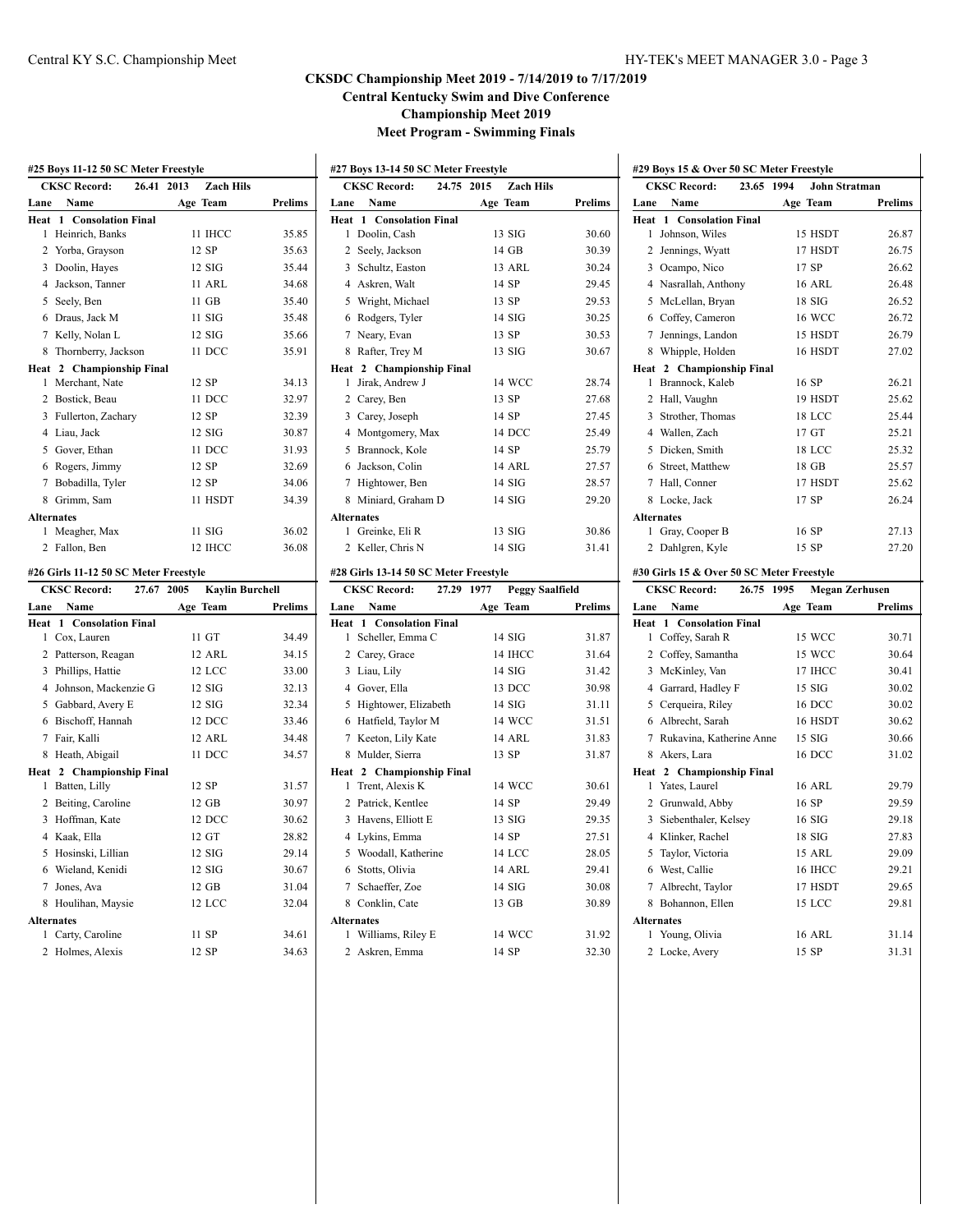|                     | <b>CKSC Record:</b><br>22.26               | 1996<br><b>Michael Sparks</b> |                         |
|---------------------|--------------------------------------------|-------------------------------|-------------------------|
| Lane                | Name                                       | Age Team                      | Prelims                 |
| Heat                | <b>Consolation Final</b><br>$\mathbf{1}$   |                               |                         |
| 1                   | Williams, Tripp S                          | 6 SIG                         | 37.84                   |
| $\overline{c}$      | Dilworth, Wesley                           | 6 DCC                         | 35.79                   |
|                     | 3 Martinkovic, Mason                       | $6$ GB                        | 34.70                   |
|                     | 4 Lansdale, Riggs R                        | 6 WCC                         | 33.83                   |
|                     | 5 Lewis, Henry                             | 6 HSDT                        | 34.68                   |
|                     | 6 Pogrotsky, Cash                          | $6$ GB                        | 35.53                   |
|                     | 7 Bird, Jeremy R                           | 6 SIG                         | 37.55                   |
|                     | 8 Fitzgerald, Keegan                       | 5 WCC                         | 38.37                   |
|                     | Heat 2 Championship Final                  |                               |                         |
| 1                   | Jefferson, Ethan                           | 6 DCC                         | 32.15                   |
|                     | 2 Endorf, John                             | 6 SP                          | 31.43                   |
|                     | 3 Edwards, Lock                            | 6 LCC                         | 30.10                   |
|                     | 4 Wright, Oliver                           | 6 SP                          | 26.20                   |
|                     | 5 Allen, Wyatt D                           | 6 WCC                         | 29.19                   |
|                     | 6 Dickerson, Tucker                        | 6 SIG                         | 30.42                   |
|                     | 7 Dineen, Owen B                           | 6 SIG                         | 31.52                   |
|                     | 8 Lewis, Bruce                             | 5 IHCC                        | 32.42                   |
|                     | <b>Alternates</b>                          |                               |                         |
| 1                   | VanDyke, Reed E                            | 5 SIG                         | 38.45                   |
| 2                   | Walsh, Tripp A                             | 6 SIG                         | 38.51                   |
|                     | #32 Girls 6 & Under 25 SC Meter Backstroke |                               |                         |
|                     | <b>CKSC Record:</b><br>22.28               | 2003<br><b>Lauren Stigers</b> |                         |
| Lane                | Name                                       | Age Team                      | Prelims                 |
| Heat                | <b>Consolation Final</b><br>1.             |                               |                         |
| 1                   | Case, Autumn H                             | 6 SIG                         | 38.55                   |
|                     | 2 Cecil, Maddie                            | 6 ARL                         | 36.96                   |
|                     | 3 Fereday, Adalyn                          | $5$ GB                        | 36.82                   |
|                     | 4 Hills, Evelyn                            | 6 IHCC                        | 35.97                   |
|                     | 5 Hamilton, Violet E                       | 6 GT                          | 36.37                   |
|                     | 6 Hamilton, Madeline                       | $6$ GB                        | 36.86                   |
|                     | 7 Kidder, Mary David                       | 6 SP                          | 37.72                   |
|                     | 8 Tweardy, Charlotte                       | 5 LCC                         | 38.62                   |
| Heat 2              | <b>Championship Final</b>                  |                               |                         |
| 1                   | Neville, Lilah A                           | 6 SIG                         | 35.37                   |
|                     | 2 Blanchett, Emma                          | 6 SP                          | 34.28                   |
| 3                   | Thor, Mia K                                | 6 SIG                         | 29.49                   |
|                     |                                            | 6 DCC                         | 28.54                   |
|                     | 4 Hoffman, Becca                           |                               |                         |
|                     | 5 Hosinski, Julia                          | 6 SIG                         |                         |
|                     | 6 Wiglesworth, Ellie                       | 6 DCC                         |                         |
|                     | 7 Van Meter, Emmy                          | 6 IHCC                        | 29.01<br>30.93<br>34.82 |
|                     | 8 Ward, Summer                             | 6 GT                          | 35.87                   |
|                     | <b>Alternates</b>                          |                               |                         |
| 1<br>$\overline{c}$ | Kuyper, Annalee                            | 6 SP<br>6 SIG                 | 38.77<br>39.44          |

|                   | <b>CKSC Record:</b><br>18.56 1983    | <b>Ryan Strong</b> |                |
|-------------------|--------------------------------------|--------------------|----------------|
| Lane              | Name                                 | Age Team           | <b>Prelims</b> |
| Heat 1            | <b>Consolation Final</b>             |                    |                |
| 1                 | Thompson, Woods                      | 7 LCC              | 27.68          |
| $\mathbf{2}$      | Smithwick, Cash                      | 7 SIG              | 26.80          |
| 3                 | Morris, Jackson                      | 8 ARL              | 26.18          |
| 4                 | Warner, Benjamin                     | 8 SIG              | 25.48          |
| 5                 | Milward, Daniel                      | 7 IHCC             | 26.04          |
| 6                 | Anderkin, Avery                      | 7 HSDT             | 26.40          |
| 7                 | Friesen, Van                         | 7 IHCC             | 27.61          |
| 8                 | Patrick, Kramer                      | 7 SP               | 27.75          |
| Heat              | 2 Championship Final                 |                    |                |
| 1                 | Thornbury, Harris H                  | 8 WCC              | 24.36          |
| 2                 | McCullough, Rhodes                   | 8 HSDT             | 23.31          |
| 3                 | Neely, Trip                          | 8 WCC              | 22.91          |
| 4                 | Taylor, Knox                         | 8 WCC              | 21.94          |
|                   | 5 Cassidy, Stokes                    | 8 SP               | 22.91          |
| 6                 | Rodgers, Ayden N                     | 8 SIG              | 23.21          |
| 7                 | Draus, Andrew C                      | 8 SIG              | 23.32          |
| 8                 | Warner, Henry                        | 8 SIG              | 24.64          |
| <b>Alternates</b> |                                      |                    |                |
| 1                 | Moore, Jadon M                       | 8 SIG              | 27.89          |
| $\overline{2}$    | Davidson, Grant                      | 7 HSDT             | 28.14          |
|                   | #34 Girls 7-8 25 SC Meter Backstroke |                    |                |

|                   | <b>CKSC Record:</b><br>18.66    | 1997     | <b>Elaine Breeden</b> |  |
|-------------------|---------------------------------|----------|-----------------------|--|
| Lane              | Name                            | Age Team | Prelims               |  |
|                   | <b>Heat 1 Consolation Final</b> |          |                       |  |
| 1                 | Ballard, Carson                 | 8 GB     | 26.69                 |  |
| 2                 | Sutherland, Jane                | 8 WCC    | 25.79                 |  |
| 3                 | Briese, Finley                  | 8 DCC    | 25.61                 |  |
| 4                 | Schnabel, Elan                  | 8 SIG    | 24.91                 |  |
| 5                 | Patterson, Rosie                | 8 ARL    | 25.16                 |  |
| 6                 | Bradshaw, Bella                 | 8 DCC    | 25.76                 |  |
| 7                 | Sampson, Harper K               | 8 SIG    | 25.92                 |  |
| 8                 | Williams, Sydnee                | 8 ARL    | 27.14                 |  |
| Heat              | 2 Championship Final            |          |                       |  |
| 1                 | Gover, Edie                     | 8 DCC    | 24.51                 |  |
| $\mathfrak{D}$    | Southworth, Anna Kate           | 8 GT     | 24.45                 |  |
| 3                 | Cranfill, Callie                | 8 HSDT   | 23.80                 |  |
| 4                 | Thomas, Marissa M               | 8 WCC    | 22.51                 |  |
| 5                 | Tweardy, Catherine              | 8 LCC    | 23.69                 |  |
| 6                 | Jackson, Hadley                 | 7SIG     | 23.86                 |  |
| 7                 | Sheets, Hailee                  | 8 GT     | 24.47                 |  |
| 8                 | Fereday, Olivia                 | 8 GB     | 24.85                 |  |
| <b>Alternates</b> |                                 |          |                       |  |
| 1                 | Gambrel, Kennedy                | 8 SIG    | 27.56                 |  |
| 2                 | McGuire, Meredith               | 8 IHCC   | 27.80                 |  |

|                   | <b>CKSC Record:</b><br>16.52 2013     |          | <b>Kaleb Brannock</b>  |                |
|-------------------|---------------------------------------|----------|------------------------|----------------|
| Lane              | <b>Name</b>                           |          | Age Team               | <b>Prelims</b> |
|                   | <b>Heat 1 Consolation Final</b>       |          |                        |                |
| 1                 | Hamilton, Mason E                     |          | 10 GT                  | 23.82          |
|                   | 2 LaMonica, Grady                     |          | 10 IHCC                | 23.15          |
|                   | 3 Nahra, Woods                        |          | 10 IHCC                | 22.84          |
|                   | 4 Jefferson, Grey                     |          | 9 DCC                  | 22.52          |
|                   | 5 England, Thomas                     |          | <b>10 LCC</b>          | 22.54          |
|                   | 6 Feddock, Anderson R                 |          | 9 SIG                  | 23.13          |
|                   | 7 Jackson, Luke                       |          | 10SIG                  | 23.16          |
|                   | 8 Theron, Tristan F                   |          | 9 SIG                  | 23.84          |
|                   | Heat 2 Championship Final             |          |                        |                |
| 1                 | Holland, Jacob                        |          | 10 HSDT                | 21.83          |
|                   | 2 Neal, Carson                        |          | <b>10 ARL</b>          | 21.47          |
|                   | 3 Hatfield, Ethan C                   |          | <b>10 WCC</b>          | 20.43          |
|                   | 4 Houlihan, Will                      |          | 10 LCC                 | 19.76          |
|                   | 5 Hosinski, Mark Edward               |          | 10SIG                  | 19.77          |
|                   | 6 Grant, Peter                        |          | 9 SP                   | 21.19          |
|                   | 7 Gudeman, Tag                        |          | $10$ SIG               | 21.73          |
|                   | 8 Wallace, Lincoln                    |          | $10$ GB                | 22.00          |
| <b>Alternates</b> |                                       |          |                        |                |
|                   | 1 Leslie, Graham                      |          | 9 LCC                  | 23.88          |
|                   | 2 Petkus, Anders                      |          | 9 DCC                  | 23.93          |
|                   | #36 Girls 9-10 25 SC Meter Backstroke |          |                        |                |
|                   | <b>CKSC Record:</b><br>16.87 2010     |          | <b>Lauren Shepherd</b> |                |
|                   | Lane Name                             | Age Team |                        | <b>Prelims</b> |
| Heat 1            | <b>Consolation Final</b>              |          |                        |                |
| 1                 | Leslie, Sydney                        |          | 9 LCC                  | 22.39          |
|                   | 2 Sutherland, Betty                   |          | <b>10 WCC</b>          | 22.20          |
|                   | 3 Coolen, Annabelle                   |          | 10 SP                  | 21.76          |
|                   | 4 Boggs, Joss E                       |          | 9 GT                   | 21.66          |
|                   | 5 Gustafson, Grace A                  |          | $10$ SIG               | 21.66          |
|                   | 6 O'Brien, Kate                       |          | 9 SP                   | 21.86          |
|                   | 7 Thomas, Savannah R                  |          | <b>10 WCC</b>          | 22.33          |
|                   | 8 Wilder, Madilyn G                   |          | <b>10 WCC</b>          | 22.40          |
|                   | Heat 2 Championship Final             |          |                        |                |
|                   | 1 Cornelius, Ryan                     |          | 10SIG                  | 21.16          |
|                   | 2 Short, Reece                        |          | $10$ GB                | 20.69          |
|                   | 3 Hall, Charlotte                     |          | 10 HSDT                | 18.87          |
|                   | 4 Brown, Lena                         |          | <b>10 ARL</b>          | 17.34          |
|                   | 5 Wright, Leah                        |          | 10 SP                  | 18.81          |
|                   | 6 Neely, Margaret Dean                |          | <b>10 WCC</b>          | 20.65          |
|                   | 7 Akers, Gracesyn H                   |          | 10 GT                  | 20.70          |
|                   | 8 Gambrel, Madelyn J                  |          | 10SIG                  | 21.51          |
| <b>Alternates</b> |                                       |          |                        |                |
| 1                 | Hess, McKenzie                        |          | 10 SP                  | 22.48          |

2 Patrick, Coburn 10 SP 22.90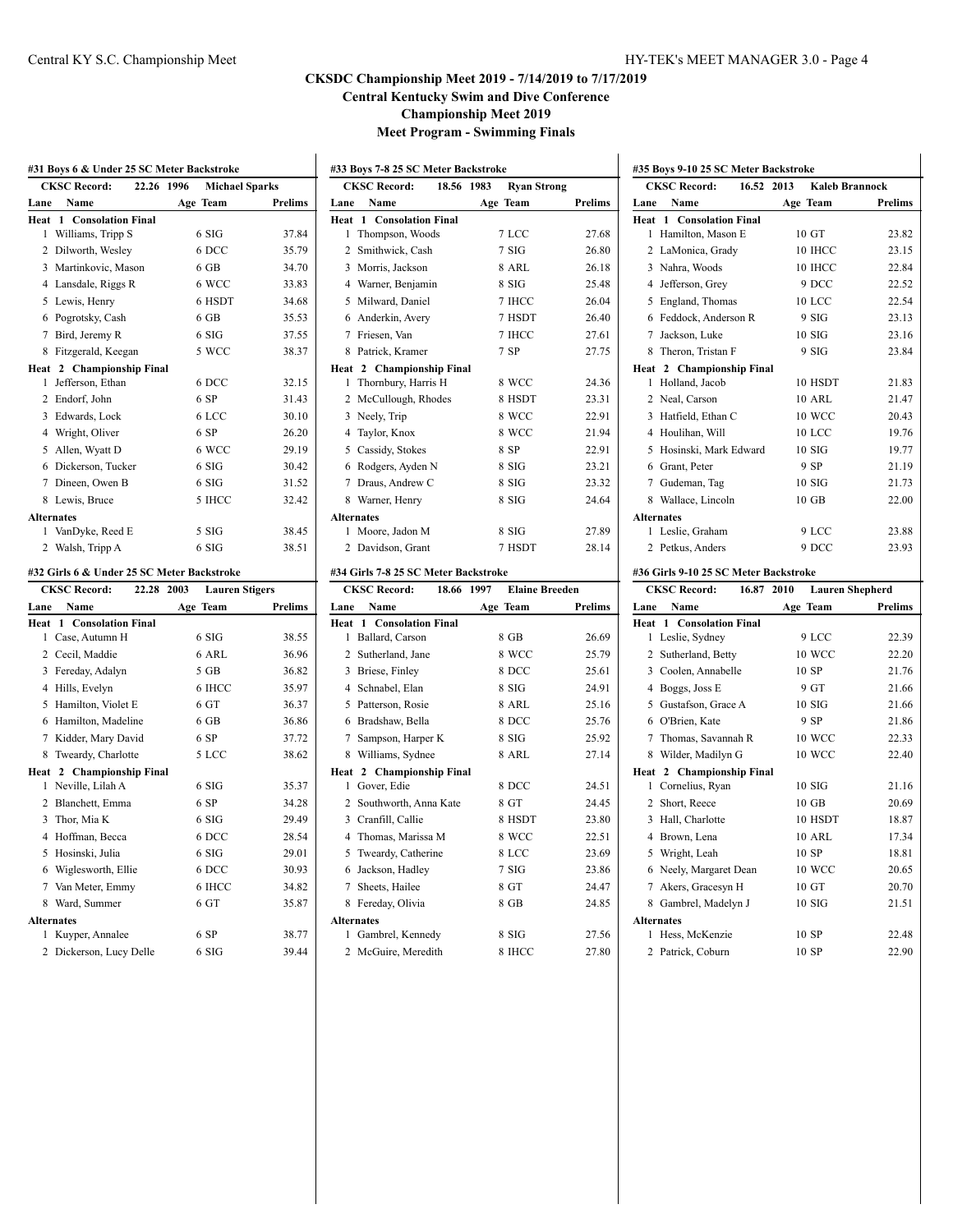|                   | #37 Boys 11-12 50 SC Meter Backstroke    |                                        |                |
|-------------------|------------------------------------------|----------------------------------------|----------------|
|                   | <b>CKSC Record:</b>                      | 30.00 2013<br><b>Zach Hils</b>         |                |
| Lane              | Name                                     | Age Team                               | Prelims        |
| Heat              | <b>Consolation Final</b><br>$\mathbf{1}$ |                                        |                |
| 1                 | Carey, Will                              | 11 SP                                  | 44.22          |
| $\overline{c}$    | Patrick, Jennings                        | 12 SP                                  | 44.10          |
| 3                 | Lair, Colin                              | <b>11 ARL</b>                          | 43.68          |
|                   | 4 Fullerton, Zachary                     | 12 SP                                  | 43.21          |
|                   | 5 Tweardy, Walker                        | 11 LCC                                 | 43.46          |
|                   | 6 Draus, Jack M                          | $11$ SIG                               | 43.86          |
|                   | 7 O'Donnell, Garrett                     | 11 SIG                                 | 44.14          |
| 8                 | Seely, Ben                               | 11 GB                                  | 44.60          |
|                   | Heat 2 Championship Final                |                                        |                |
| 1                 | Potter, Will                             | 11 HSDT                                | 41.82          |
|                   | 2 Rogers, Jimmy                          | 12 SP                                  | 40.73          |
|                   | 3 Gover, Ethan                           | 11 DCC                                 | 40.06          |
|                   | 4 Liau, Jack                             | 12 SIG                                 | 38.14          |
|                   | 5 Bostick, Beau                          | 11 DCC                                 | 39.47          |
|                   | 6 Bobadilla, Tyler                       | 12 SP                                  | 40.20          |
|                   | 7 Jackson, Tanner                        | 11 ARL                                 | 41.31          |
|                   | 8 Doolin, Hayes                          | 12 SIG                                 | 42.26          |
| <b>Alternates</b> |                                          |                                        |                |
| 1                 | Hostetter, Will                          | 11 HSDT                                | 44.61          |
| 2                 | Kelly, Nolan L                           | $12$ SIG                               | 44.90          |
|                   | #38 Girls 11-12 50 SC Meter Backstroke   |                                        |                |
|                   | <b>CKSC Record:</b>                      | 31.64 2017<br><b>Katherine Woodall</b> |                |
| Lane              | Name                                     | Age Team                               | <b>Prelims</b> |
| Heat              | 1 Consolation Final                      |                                        |                |
| 1                 | Carty, Caroline                          | 11 SP                                  | 40.92          |
|                   | 2 Markowitz, Olivia D                    | 11 SIG                                 | 40.74          |
|                   | 3 Stotts, Ava                            | 12 ARL                                 | 38.86          |
|                   | 4 Morton, ClaraJane                      | 11 WCC                                 | 37.29          |
|                   | 5 Gabbard, Avery E                       | 12 SIG                                 | 38.06          |
|                   | 6 Bischoff, Hannah                       | 12 DCC                                 | 40.16          |
|                   | 7 Falace, Abby                           | 12 HSDT                                | 40.81          |
| 8                 | Sebulsky, Harper H                       | 11 WCC                                 | 40.99          |
|                   | Heat 2 Championship Final                |                                        |                |
| 1                 | Johnson, Mackenzie G                     | $12$ SIG                               | 37.00          |
|                   | 2 Batten, Lilly                          | 12 SP                                  | 36.62          |
| 3                 | Hosinski, Lillian                        | $12$ SIG                               | 34.26          |
|                   | 4 Wieland, Kenidi                        | $12$ SIG                               | 32.98          |
|                   | 5 Hoffman, Kate                          | 12 DCC                                 | 33.94          |
|                   | 6 Beiting, Caroline                      | 12 GB                                  | 35.21          |
|                   | 7 Houlihan, Maysie                       | 12 LCC                                 | 36.94          |
|                   | 8 Jones, Ava                             | 12 GB                                  | 37.21          |
| <b>Alternates</b> |                                          |                                        |                |
| 1                 | Vari, Alba                               | 12 HSDT                                | 41.59          |
| 2                 | Heath, Abigail                           | 11 DCC                                 | 42.02          |

 $\mathcal{L}$ 

| #39 Boys 13-14 50 SC Meter Backstroke |                                        |  |            |                       |                |  |
|---------------------------------------|----------------------------------------|--|------------|-----------------------|----------------|--|
|                                       | <b>CKSC Record:</b>                    |  | 27.59 2017 | <b>Kaleb Brannock</b> |                |  |
| Lane                                  | Name                                   |  |            | Age Team              | <b>Prelims</b> |  |
|                                       | <b>Heat 1 Consolation Final</b>        |  |            |                       |                |  |
| 1                                     | Askren, Walt                           |  |            | 14 SP                 | 37.25          |  |
|                                       | 2 Keller, Chris N                      |  |            | $14$ SIG              | 36.54          |  |
| $\overline{3}$                        | Schultz, Easton                        |  |            | 13 ARL                | 36.10          |  |
| $\overline{4}$                        | Greinke, Eli R                         |  |            | $13$ SIG              | 35.68          |  |
| 5                                     | Eggleston, Blake                       |  |            | 13 SP                 | 35.78          |  |
| 6                                     | Garrard, Cooper J                      |  |            | $13$ SIG              | 36.53          |  |
| 7                                     | Germann, Max                           |  |            | 14 DCC                | 37.04          |  |
| 8                                     | Hightower, Crawford                    |  |            | $14$ SIG              | 37.30          |  |
|                                       | Heat 2 Championship Final              |  |            |                       |                |  |
| $\mathbf{1}$                          | Carey, Ben                             |  |            | 13 SP                 | 33.61          |  |
| 2                                     | Rodgers, Tyler                         |  |            | $14$ SIG              | 33.14          |  |
| 3                                     | Jackson, Colin                         |  |            | 14 ARL                | 31.12          |  |
| 4                                     | Brannock, Kole                         |  |            | 14 SP                 | 28.53          |  |
| 5                                     | Montgomery, Max                        |  |            | 14 DCC                | 29.54          |  |
|                                       | 6 Carey, Joseph                        |  |            | 14 SP                 | 32.66          |  |
| 7                                     | Hightower, Ben                         |  |            | $14$ SIG              | 33.55          |  |
| 8                                     | Miniard, Graham D                      |  |            | $14$ SIG              | 35.04          |  |
|                                       | <b>Alternates</b>                      |  |            |                       |                |  |
| 1                                     | Miniard, Wyatt T                       |  |            | $14$ SIG              | 37.47          |  |
|                                       | 2 Wright, Michael                      |  |            | 13 SP                 | 38.85          |  |
|                                       | #40 Girls 13-14 50 SC Meter Backstroke |  |            |                       |                |  |

|                   | <b>CKSC Record:</b><br>30.72 2019 | <b>Katherine Woodall</b> |         |  |
|-------------------|-----------------------------------|--------------------------|---------|--|
| Lane              | Name                              | Age Team                 | Prelims |  |
|                   | <b>Heat 1 Consolation Final</b>   |                          |         |  |
| 1                 | Williams, Riley E                 | 14 WCC                   | 39.34   |  |
|                   | 2 Ingram, Maddox D                | $13$ SIG                 | 38.73   |  |
|                   | 3 Hatfield, Taylor M              | 14 WCC                   | 36.44   |  |
|                   | 4 Liau, Lily                      | $14$ SIG                 | 35.70   |  |
|                   | 5 Carey, Grace                    | 14 IHCC                  | 36.17   |  |
|                   | 6 Strysick, Chloe                 | 14 DCC                   | 37.68   |  |
|                   | 7 O'Donnell, Caroline E           | $13$ SIG                 | 38.82   |  |
|                   | 8 Zimmer, Julia                   | 14 HSDT                  | 40.14   |  |
|                   | Heat 2 Championship Final         |                          |         |  |
| 1                 | Patrick, Kentlee                  | 14 SP                    | 35.05   |  |
|                   | 2 Hightower, Elizabeth            | $14$ SIG                 | 34.39   |  |
|                   | 3 Trent, Alexis K                 | 14 WCC                   | 33.56   |  |
|                   | 4 Woodall, Katherine              | 14 LCC                   | 30.72   |  |
|                   | 5 Schaeffer, Zoe                  | $14$ SIG                 | 31.66   |  |
|                   | 6 Stotts, Olivia                  | 14 ARL                   | 33.71   |  |
|                   | 7 Gover, Ella                     | 13 DCC                   | 34.88   |  |
|                   | 8 Scheller, Emma C                | $14$ SIG                 | 35.17   |  |
| <b>Alternates</b> |                                   |                          |         |  |
| 1                 | Cassidy, Eva Pace                 | 13 SP                    | 40.41   |  |
|                   | 2 Askren, Emma                    | 14 SP                    | 41.08   |  |

|                   | <b>CKSC Record:</b>  | 26.46 2018 | <b>Zach Hils</b> |                |
|-------------------|----------------------|------------|------------------|----------------|
| Lane              | Name                 |            | Age Team         | <b>Prelims</b> |
| Heat              | 1 Consolation Final  |            |                  |                |
| 1                 | Brown, Isaac         |            | 16 ARL           | 31.94          |
| 2                 | Pingleton, Davis     |            | 15 ARL           | 31.86          |
|                   | 3 Locke, Jack        |            | 17 SP            | 31.15          |
|                   | 4 McLellan, Bryan    |            | <b>18 SIG</b>    | 30.98          |
| 5.                | Hall, Conner         |            | 17 HSDT          | 31.13          |
| 6                 | Hall, Vaughn         |            | 19 HSDT          | 31.44          |
| 7                 | Johnson, Wiles       |            | 15 HSDT          | 31.86          |
| 8.                | Ocampo, Nico         |            | 17 SP            | 32.34          |
| Heat              | 2 Championship Final |            |                  |                |
| 1                 | Jennings, Landon     |            | 15 HSDT          | 30.67          |
| 2                 | Wallen, Zach         |            | 17 <sub>GT</sub> | 30.06          |
| $\mathcal{E}$     | Dicken, Smith        |            | 18 LCC           | 28.93          |
|                   | 4 Brannock, Kaleb    |            | 16 SP            | 28.01          |
| 5.                | Street, Matthew      |            | 18 GB            | 28.54          |
|                   | 6 Coffey, Cameron    |            | <b>16 WCC</b>    | 29.04          |
| 7                 | Hawkins, Evan        |            | 17 GT            | 30.13          |
| 8                 | Hood, Connor         |            | $18$ SIG         | 30.72          |
| <b>Alternates</b> |                      |            |                  |                |
| L                 | Gray, Cooper B       |            | 16 SP            | 32.36          |
| 2                 | Lockhart, Alex       |            | 15 DCC           | 32.67          |

|  |  |  |  | #42 Girls 15 & Over 50 SC Meter Backstroke |  |
|--|--|--|--|--------------------------------------------|--|
|  |  |  |  |                                            |  |

|                             | <b>CKSC Record:</b><br>30.04 2008 | <b>Kaylin Burchell</b> |                |
|-----------------------------|-----------------------------------|------------------------|----------------|
| Lane                        | Name                              | Age Team               | <b>Prelims</b> |
|                             | <b>Heat 1 Consolation Final</b>   |                        |                |
| 1                           | Coffey, Sarah R                   | 15 WCC                 | 36.65          |
| $\mathcal{D}_{\mathcal{A}}$ | Horn, Claire                      | 17 HSDT                | 35.43          |
| 3                           | Coffey, Samantha                  | 15 WCC                 | 35.18          |
| $\overline{4}$              | Turner, Olivia                    | $18$ SIG               | 35.00          |
| 5                           | McKinley, Van                     | 17 IHCC                | 35.08          |
| 6                           | Rukavina, Katherine Anne          | $15$ SIG               | 35.36          |
| 7                           | Gray, Emma Grace                  | 16 SP                  | 36.12          |
| 8                           | Grissam, Kelsey                   | 16 WCC                 | 37.32          |
|                             | Heat 2 Championship Final         |                        |                |
| 1                           | Grunwald, Abby                    | 16 SP                  | 34.25          |
| 2                           | Albrecht, Taylor                  | 17 HSDT                | 33.97          |
| 3                           | Klinker, Rachel                   | $18$ SIG               | 33.34          |
|                             | 4 West, Callie                    | <b>16 IHCC</b>         | 32.79          |
| 5                           | Siebenthaler, Kelsey              | $16$ SIG               | 33.29          |
| 6                           | Bohannon, Ellen                   | <b>15 LCC</b>          | 33.52          |
| 7                           | Albrecht, Sarah                   | 16 HSDT                | 33.97          |
| 8                           | Garrard, Hadley F                 | $15$ SIG               | 34.98          |
|                             | <b>Alternates</b>                 |                        |                |
| 1                           | Bean, Whitney                     | <b>16 DCC</b>          | 37.87          |
|                             | 2 Locke, Avery                    | 15 SP                  | 37.94          |
|                             |                                   |                        |                |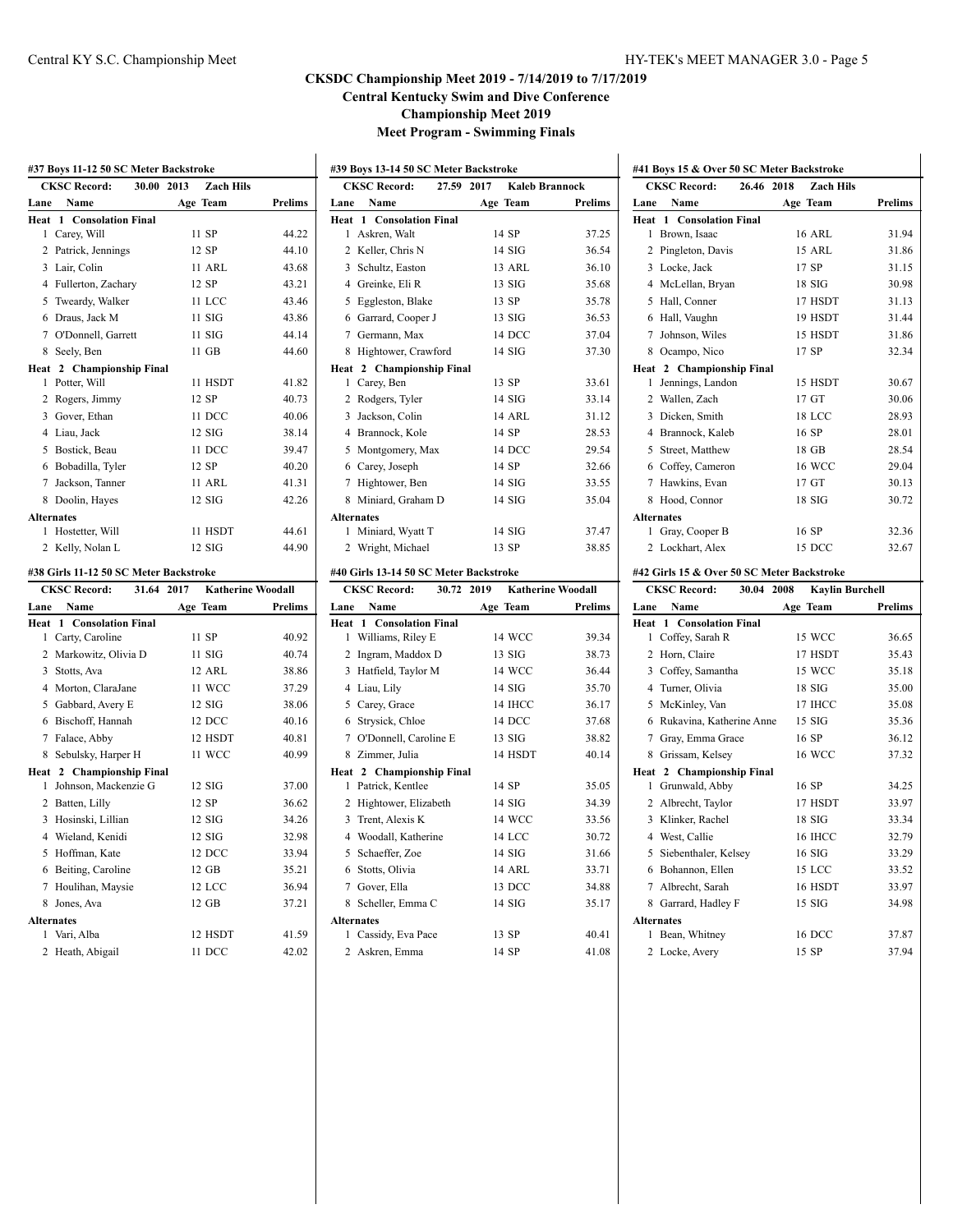| 16.77<br><b>CKSC Record:</b><br>2009<br><b>Zach Hils</b><br>Name<br>Age Team<br><b>Prelims</b><br>Lane<br>Heat<br>1 Consolation Final<br>Schlarman, Matt<br>8 HSDT<br>1<br>31.50<br>$\overline{c}$<br>Stuart, Will<br>7 IHCC<br>29.99<br>8 LCC<br>3<br>Graves, Reed<br>27.28<br>8 SIG<br>4 Warner, Benjamin<br>26.01<br>Morris, Jackson<br>8 ARL<br>26.29<br>5<br>Williams, Griffith<br>8 SP<br>6<br>29.00<br>Nichols, Oliver<br>31.00<br>7<br>7 HSDT<br>Milward, Daniel<br>7 IHCC<br>8<br>32.11<br>Heat 2 Championship Final<br>Davidson, Grant<br>7 HSDT<br>24.96<br>1<br>$\overline{c}$<br>8 WCC<br>24.21<br>Neely, Trip<br>Draus, Andrew C<br>8 SIG<br>3<br>22.68<br>$\overline{4}$<br>Taylor, Knox<br>8 WCC<br>19.97<br>Warner, Henry<br>8 SIG<br>21.69<br>5<br>6 Williams, Harris<br>8 HSDT<br>23.98<br>24.74<br>Sawyer, John Cooper<br>8 IHCC<br>7<br>25.84<br>8<br>Rodgers, Ayden N<br>8 SIG<br><b>Alternates</b><br>Zellen, Micah S<br>8 SIG<br>32.29<br>1<br>Mitzenmacher, Bennett<br>8 SIG<br>33.05<br>2<br>#44 Girls 8 & Under 25 SC Meter Butterfly<br>CKSC Record: 16.73<br>2008<br><b>Mallory Shake</b><br>Lane<br>Name<br>Age Team<br>Prelims<br>Heat<br><b>Consolation Final</b><br>1<br>Cecil, Lizzie<br>8 ARL<br>25.34<br>1<br>$\overline{c}$<br>Schnabel, Elan<br>8 SIG<br>25.20<br>Hoffman, Becca<br>6 DCC<br>24.53<br>3<br>23.97<br>4<br>Meagher, Clara<br>8 SIG<br>5.<br>House, Edie<br>8 GB<br>24.20<br>Kinkead, Margot<br>8 IHCC<br>24.88<br>6<br>Moore, Kerrigan M<br>8 WCC<br>25.20<br>7<br>7SIG<br>26.09<br>8<br>Morgan, Catherine<br>Heat 2<br><b>Championship Final</b><br>Ballard, Carson<br>1<br>8 GB<br>23.41<br>Southworth, Anna Kate<br>$\overline{2}$<br>8 GT<br>22.72<br>Bradshaw, Bella<br>8 DCC<br>22.22<br>3<br>4 Kidder, Lila<br>8 SP<br>21.47<br>5<br>Thomas, Marissa M<br>8 WCC<br>22.16<br>Sutherland, Jane<br>8 WCC<br>22.64<br>6<br>Gover, Edie<br>8 DCC<br>22.84<br>7<br>Tucker, Mollie Grace G<br>8 WCC<br>23.55<br>8<br><b>Alternates</b><br>Broadbent, Caroline<br>8 IHCC<br>26.36<br>1<br>8 GB<br>26.44<br>2<br>Fereday, Olivia | #43 Boys 8 & Under 25 SC Meter Butterfly |  |  |  |  |  |
|------------------------------------------------------------------------------------------------------------------------------------------------------------------------------------------------------------------------------------------------------------------------------------------------------------------------------------------------------------------------------------------------------------------------------------------------------------------------------------------------------------------------------------------------------------------------------------------------------------------------------------------------------------------------------------------------------------------------------------------------------------------------------------------------------------------------------------------------------------------------------------------------------------------------------------------------------------------------------------------------------------------------------------------------------------------------------------------------------------------------------------------------------------------------------------------------------------------------------------------------------------------------------------------------------------------------------------------------------------------------------------------------------------------------------------------------------------------------------------------------------------------------------------------------------------------------------------------------------------------------------------------------------------------------------------------------------------------------------------------------------------------------------------------------------------------------------------------------------------------------------------------------------------------------------------------------------------------------------------------------------------------------------------------------------------------------------------|------------------------------------------|--|--|--|--|--|
|                                                                                                                                                                                                                                                                                                                                                                                                                                                                                                                                                                                                                                                                                                                                                                                                                                                                                                                                                                                                                                                                                                                                                                                                                                                                                                                                                                                                                                                                                                                                                                                                                                                                                                                                                                                                                                                                                                                                                                                                                                                                                    |                                          |  |  |  |  |  |
|                                                                                                                                                                                                                                                                                                                                                                                                                                                                                                                                                                                                                                                                                                                                                                                                                                                                                                                                                                                                                                                                                                                                                                                                                                                                                                                                                                                                                                                                                                                                                                                                                                                                                                                                                                                                                                                                                                                                                                                                                                                                                    |                                          |  |  |  |  |  |
|                                                                                                                                                                                                                                                                                                                                                                                                                                                                                                                                                                                                                                                                                                                                                                                                                                                                                                                                                                                                                                                                                                                                                                                                                                                                                                                                                                                                                                                                                                                                                                                                                                                                                                                                                                                                                                                                                                                                                                                                                                                                                    |                                          |  |  |  |  |  |
|                                                                                                                                                                                                                                                                                                                                                                                                                                                                                                                                                                                                                                                                                                                                                                                                                                                                                                                                                                                                                                                                                                                                                                                                                                                                                                                                                                                                                                                                                                                                                                                                                                                                                                                                                                                                                                                                                                                                                                                                                                                                                    |                                          |  |  |  |  |  |
|                                                                                                                                                                                                                                                                                                                                                                                                                                                                                                                                                                                                                                                                                                                                                                                                                                                                                                                                                                                                                                                                                                                                                                                                                                                                                                                                                                                                                                                                                                                                                                                                                                                                                                                                                                                                                                                                                                                                                                                                                                                                                    |                                          |  |  |  |  |  |
|                                                                                                                                                                                                                                                                                                                                                                                                                                                                                                                                                                                                                                                                                                                                                                                                                                                                                                                                                                                                                                                                                                                                                                                                                                                                                                                                                                                                                                                                                                                                                                                                                                                                                                                                                                                                                                                                                                                                                                                                                                                                                    |                                          |  |  |  |  |  |
|                                                                                                                                                                                                                                                                                                                                                                                                                                                                                                                                                                                                                                                                                                                                                                                                                                                                                                                                                                                                                                                                                                                                                                                                                                                                                                                                                                                                                                                                                                                                                                                                                                                                                                                                                                                                                                                                                                                                                                                                                                                                                    |                                          |  |  |  |  |  |
|                                                                                                                                                                                                                                                                                                                                                                                                                                                                                                                                                                                                                                                                                                                                                                                                                                                                                                                                                                                                                                                                                                                                                                                                                                                                                                                                                                                                                                                                                                                                                                                                                                                                                                                                                                                                                                                                                                                                                                                                                                                                                    |                                          |  |  |  |  |  |
|                                                                                                                                                                                                                                                                                                                                                                                                                                                                                                                                                                                                                                                                                                                                                                                                                                                                                                                                                                                                                                                                                                                                                                                                                                                                                                                                                                                                                                                                                                                                                                                                                                                                                                                                                                                                                                                                                                                                                                                                                                                                                    |                                          |  |  |  |  |  |
|                                                                                                                                                                                                                                                                                                                                                                                                                                                                                                                                                                                                                                                                                                                                                                                                                                                                                                                                                                                                                                                                                                                                                                                                                                                                                                                                                                                                                                                                                                                                                                                                                                                                                                                                                                                                                                                                                                                                                                                                                                                                                    |                                          |  |  |  |  |  |
|                                                                                                                                                                                                                                                                                                                                                                                                                                                                                                                                                                                                                                                                                                                                                                                                                                                                                                                                                                                                                                                                                                                                                                                                                                                                                                                                                                                                                                                                                                                                                                                                                                                                                                                                                                                                                                                                                                                                                                                                                                                                                    |                                          |  |  |  |  |  |
|                                                                                                                                                                                                                                                                                                                                                                                                                                                                                                                                                                                                                                                                                                                                                                                                                                                                                                                                                                                                                                                                                                                                                                                                                                                                                                                                                                                                                                                                                                                                                                                                                                                                                                                                                                                                                                                                                                                                                                                                                                                                                    |                                          |  |  |  |  |  |
|                                                                                                                                                                                                                                                                                                                                                                                                                                                                                                                                                                                                                                                                                                                                                                                                                                                                                                                                                                                                                                                                                                                                                                                                                                                                                                                                                                                                                                                                                                                                                                                                                                                                                                                                                                                                                                                                                                                                                                                                                                                                                    |                                          |  |  |  |  |  |
|                                                                                                                                                                                                                                                                                                                                                                                                                                                                                                                                                                                                                                                                                                                                                                                                                                                                                                                                                                                                                                                                                                                                                                                                                                                                                                                                                                                                                                                                                                                                                                                                                                                                                                                                                                                                                                                                                                                                                                                                                                                                                    |                                          |  |  |  |  |  |
|                                                                                                                                                                                                                                                                                                                                                                                                                                                                                                                                                                                                                                                                                                                                                                                                                                                                                                                                                                                                                                                                                                                                                                                                                                                                                                                                                                                                                                                                                                                                                                                                                                                                                                                                                                                                                                                                                                                                                                                                                                                                                    |                                          |  |  |  |  |  |
|                                                                                                                                                                                                                                                                                                                                                                                                                                                                                                                                                                                                                                                                                                                                                                                                                                                                                                                                                                                                                                                                                                                                                                                                                                                                                                                                                                                                                                                                                                                                                                                                                                                                                                                                                                                                                                                                                                                                                                                                                                                                                    |                                          |  |  |  |  |  |
|                                                                                                                                                                                                                                                                                                                                                                                                                                                                                                                                                                                                                                                                                                                                                                                                                                                                                                                                                                                                                                                                                                                                                                                                                                                                                                                                                                                                                                                                                                                                                                                                                                                                                                                                                                                                                                                                                                                                                                                                                                                                                    |                                          |  |  |  |  |  |
|                                                                                                                                                                                                                                                                                                                                                                                                                                                                                                                                                                                                                                                                                                                                                                                                                                                                                                                                                                                                                                                                                                                                                                                                                                                                                                                                                                                                                                                                                                                                                                                                                                                                                                                                                                                                                                                                                                                                                                                                                                                                                    |                                          |  |  |  |  |  |
|                                                                                                                                                                                                                                                                                                                                                                                                                                                                                                                                                                                                                                                                                                                                                                                                                                                                                                                                                                                                                                                                                                                                                                                                                                                                                                                                                                                                                                                                                                                                                                                                                                                                                                                                                                                                                                                                                                                                                                                                                                                                                    |                                          |  |  |  |  |  |
|                                                                                                                                                                                                                                                                                                                                                                                                                                                                                                                                                                                                                                                                                                                                                                                                                                                                                                                                                                                                                                                                                                                                                                                                                                                                                                                                                                                                                                                                                                                                                                                                                                                                                                                                                                                                                                                                                                                                                                                                                                                                                    |                                          |  |  |  |  |  |
|                                                                                                                                                                                                                                                                                                                                                                                                                                                                                                                                                                                                                                                                                                                                                                                                                                                                                                                                                                                                                                                                                                                                                                                                                                                                                                                                                                                                                                                                                                                                                                                                                                                                                                                                                                                                                                                                                                                                                                                                                                                                                    |                                          |  |  |  |  |  |
|                                                                                                                                                                                                                                                                                                                                                                                                                                                                                                                                                                                                                                                                                                                                                                                                                                                                                                                                                                                                                                                                                                                                                                                                                                                                                                                                                                                                                                                                                                                                                                                                                                                                                                                                                                                                                                                                                                                                                                                                                                                                                    |                                          |  |  |  |  |  |
|                                                                                                                                                                                                                                                                                                                                                                                                                                                                                                                                                                                                                                                                                                                                                                                                                                                                                                                                                                                                                                                                                                                                                                                                                                                                                                                                                                                                                                                                                                                                                                                                                                                                                                                                                                                                                                                                                                                                                                                                                                                                                    |                                          |  |  |  |  |  |
|                                                                                                                                                                                                                                                                                                                                                                                                                                                                                                                                                                                                                                                                                                                                                                                                                                                                                                                                                                                                                                                                                                                                                                                                                                                                                                                                                                                                                                                                                                                                                                                                                                                                                                                                                                                                                                                                                                                                                                                                                                                                                    |                                          |  |  |  |  |  |
|                                                                                                                                                                                                                                                                                                                                                                                                                                                                                                                                                                                                                                                                                                                                                                                                                                                                                                                                                                                                                                                                                                                                                                                                                                                                                                                                                                                                                                                                                                                                                                                                                                                                                                                                                                                                                                                                                                                                                                                                                                                                                    |                                          |  |  |  |  |  |
|                                                                                                                                                                                                                                                                                                                                                                                                                                                                                                                                                                                                                                                                                                                                                                                                                                                                                                                                                                                                                                                                                                                                                                                                                                                                                                                                                                                                                                                                                                                                                                                                                                                                                                                                                                                                                                                                                                                                                                                                                                                                                    |                                          |  |  |  |  |  |
|                                                                                                                                                                                                                                                                                                                                                                                                                                                                                                                                                                                                                                                                                                                                                                                                                                                                                                                                                                                                                                                                                                                                                                                                                                                                                                                                                                                                                                                                                                                                                                                                                                                                                                                                                                                                                                                                                                                                                                                                                                                                                    |                                          |  |  |  |  |  |
|                                                                                                                                                                                                                                                                                                                                                                                                                                                                                                                                                                                                                                                                                                                                                                                                                                                                                                                                                                                                                                                                                                                                                                                                                                                                                                                                                                                                                                                                                                                                                                                                                                                                                                                                                                                                                                                                                                                                                                                                                                                                                    |                                          |  |  |  |  |  |
|                                                                                                                                                                                                                                                                                                                                                                                                                                                                                                                                                                                                                                                                                                                                                                                                                                                                                                                                                                                                                                                                                                                                                                                                                                                                                                                                                                                                                                                                                                                                                                                                                                                                                                                                                                                                                                                                                                                                                                                                                                                                                    |                                          |  |  |  |  |  |
|                                                                                                                                                                                                                                                                                                                                                                                                                                                                                                                                                                                                                                                                                                                                                                                                                                                                                                                                                                                                                                                                                                                                                                                                                                                                                                                                                                                                                                                                                                                                                                                                                                                                                                                                                                                                                                                                                                                                                                                                                                                                                    |                                          |  |  |  |  |  |
|                                                                                                                                                                                                                                                                                                                                                                                                                                                                                                                                                                                                                                                                                                                                                                                                                                                                                                                                                                                                                                                                                                                                                                                                                                                                                                                                                                                                                                                                                                                                                                                                                                                                                                                                                                                                                                                                                                                                                                                                                                                                                    |                                          |  |  |  |  |  |
|                                                                                                                                                                                                                                                                                                                                                                                                                                                                                                                                                                                                                                                                                                                                                                                                                                                                                                                                                                                                                                                                                                                                                                                                                                                                                                                                                                                                                                                                                                                                                                                                                                                                                                                                                                                                                                                                                                                                                                                                                                                                                    |                                          |  |  |  |  |  |
|                                                                                                                                                                                                                                                                                                                                                                                                                                                                                                                                                                                                                                                                                                                                                                                                                                                                                                                                                                                                                                                                                                                                                                                                                                                                                                                                                                                                                                                                                                                                                                                                                                                                                                                                                                                                                                                                                                                                                                                                                                                                                    |                                          |  |  |  |  |  |
|                                                                                                                                                                                                                                                                                                                                                                                                                                                                                                                                                                                                                                                                                                                                                                                                                                                                                                                                                                                                                                                                                                                                                                                                                                                                                                                                                                                                                                                                                                                                                                                                                                                                                                                                                                                                                                                                                                                                                                                                                                                                                    |                                          |  |  |  |  |  |
|                                                                                                                                                                                                                                                                                                                                                                                                                                                                                                                                                                                                                                                                                                                                                                                                                                                                                                                                                                                                                                                                                                                                                                                                                                                                                                                                                                                                                                                                                                                                                                                                                                                                                                                                                                                                                                                                                                                                                                                                                                                                                    |                                          |  |  |  |  |  |
|                                                                                                                                                                                                                                                                                                                                                                                                                                                                                                                                                                                                                                                                                                                                                                                                                                                                                                                                                                                                                                                                                                                                                                                                                                                                                                                                                                                                                                                                                                                                                                                                                                                                                                                                                                                                                                                                                                                                                                                                                                                                                    |                                          |  |  |  |  |  |
|                                                                                                                                                                                                                                                                                                                                                                                                                                                                                                                                                                                                                                                                                                                                                                                                                                                                                                                                                                                                                                                                                                                                                                                                                                                                                                                                                                                                                                                                                                                                                                                                                                                                                                                                                                                                                                                                                                                                                                                                                                                                                    |                                          |  |  |  |  |  |
|                                                                                                                                                                                                                                                                                                                                                                                                                                                                                                                                                                                                                                                                                                                                                                                                                                                                                                                                                                                                                                                                                                                                                                                                                                                                                                                                                                                                                                                                                                                                                                                                                                                                                                                                                                                                                                                                                                                                                                                                                                                                                    |                                          |  |  |  |  |  |
|                                                                                                                                                                                                                                                                                                                                                                                                                                                                                                                                                                                                                                                                                                                                                                                                                                                                                                                                                                                                                                                                                                                                                                                                                                                                                                                                                                                                                                                                                                                                                                                                                                                                                                                                                                                                                                                                                                                                                                                                                                                                                    |                                          |  |  |  |  |  |
|                                                                                                                                                                                                                                                                                                                                                                                                                                                                                                                                                                                                                                                                                                                                                                                                                                                                                                                                                                                                                                                                                                                                                                                                                                                                                                                                                                                                                                                                                                                                                                                                                                                                                                                                                                                                                                                                                                                                                                                                                                                                                    |                                          |  |  |  |  |  |
|                                                                                                                                                                                                                                                                                                                                                                                                                                                                                                                                                                                                                                                                                                                                                                                                                                                                                                                                                                                                                                                                                                                                                                                                                                                                                                                                                                                                                                                                                                                                                                                                                                                                                                                                                                                                                                                                                                                                                                                                                                                                                    |                                          |  |  |  |  |  |
|                                                                                                                                                                                                                                                                                                                                                                                                                                                                                                                                                                                                                                                                                                                                                                                                                                                                                                                                                                                                                                                                                                                                                                                                                                                                                                                                                                                                                                                                                                                                                                                                                                                                                                                                                                                                                                                                                                                                                                                                                                                                                    |                                          |  |  |  |  |  |
|                                                                                                                                                                                                                                                                                                                                                                                                                                                                                                                                                                                                                                                                                                                                                                                                                                                                                                                                                                                                                                                                                                                                                                                                                                                                                                                                                                                                                                                                                                                                                                                                                                                                                                                                                                                                                                                                                                                                                                                                                                                                                    |                                          |  |  |  |  |  |
|                                                                                                                                                                                                                                                                                                                                                                                                                                                                                                                                                                                                                                                                                                                                                                                                                                                                                                                                                                                                                                                                                                                                                                                                                                                                                                                                                                                                                                                                                                                                                                                                                                                                                                                                                                                                                                                                                                                                                                                                                                                                                    |                                          |  |  |  |  |  |
|                                                                                                                                                                                                                                                                                                                                                                                                                                                                                                                                                                                                                                                                                                                                                                                                                                                                                                                                                                                                                                                                                                                                                                                                                                                                                                                                                                                                                                                                                                                                                                                                                                                                                                                                                                                                                                                                                                                                                                                                                                                                                    |                                          |  |  |  |  |  |
|                                                                                                                                                                                                                                                                                                                                                                                                                                                                                                                                                                                                                                                                                                                                                                                                                                                                                                                                                                                                                                                                                                                                                                                                                                                                                                                                                                                                                                                                                                                                                                                                                                                                                                                                                                                                                                                                                                                                                                                                                                                                                    |                                          |  |  |  |  |  |
|                                                                                                                                                                                                                                                                                                                                                                                                                                                                                                                                                                                                                                                                                                                                                                                                                                                                                                                                                                                                                                                                                                                                                                                                                                                                                                                                                                                                                                                                                                                                                                                                                                                                                                                                                                                                                                                                                                                                                                                                                                                                                    |                                          |  |  |  |  |  |

| #45 Boys 9-10 25 SC Meter Butterfly |                                 |            |  |                  |                |
|-------------------------------------|---------------------------------|------------|--|------------------|----------------|
|                                     | <b>CKSC Record:</b>             | 15.21 1986 |  | <b>Andy Sims</b> |                |
| Lane                                | Name                            |            |  | Age Team         | <b>Prelims</b> |
|                                     | <b>Heat 1 Consolation Final</b> |            |  |                  |                |
| $\mathbf{1}$                        | Monroe, Andrew                  |            |  | 10 SP            | 22.44          |
| 2                                   | Jefferson, Grey                 |            |  | 9 DCC            | 21.03          |
| 3                                   | Wallace, Lincoln                |            |  | $10 \text{ GB}$  | 20.76          |
| 4                                   | Grant, Peter                    |            |  | 9 SP             | 20.07          |
| 5                                   | Moore, Max M                    |            |  | 10 WCC           | 20.41          |
| 6                                   | LaMonica, Grady                 |            |  | 10 IHCC          | 20.85          |
| 7                                   | Theron, Tristan F               |            |  | 9 SIG            | 21.59          |
| 8                                   | Dabney, Miles                   |            |  | 9 HSDT           | 22.73          |
|                                     | Heat 2 Championship Final       |            |  |                  |                |
| 1                                   | Gudeman, Tag                    |            |  | 10SIG            | 19.80          |
| $\mathcal{L}$                       | Hatfield, Ethan C               |            |  | 10 WCC           | 17.71          |
| 3                                   | Houlihan, Will                  |            |  | 10 LCC           | 17.15          |
| 4                                   | Hosinski, Mark Edward           |            |  | 10SIG            | 17.01          |
| 5.                                  | Bradshaw, Josiah                |            |  | 10 DCC           | 17.05          |
| 6                                   | Neal, Carson                    |            |  | 10 ARL           | 17.31          |
| 7                                   | Holland, Jacob                  |            |  | 10 HSDT          | 19.75          |
| 8                                   | Kidder, Charlie                 |            |  | 10 SP            | 19.86          |
|                                     | <b>Alternates</b>               |            |  |                  |                |
| 1                                   | England, Thomas                 |            |  | <b>10 LCC</b>    | 22.84          |
| 2                                   | Hutchinson, Wakefield           |            |  | 9 GB             | 23.32          |
|                                     |                                 |            |  |                  |                |

#### **#46 Girls 9-10 25 SC Meter Butterfly**

|                   | <b>CKSC Record:</b><br>15.30    | 1999<br><b>Elaine Breeden</b> |         |
|-------------------|---------------------------------|-------------------------------|---------|
| Lane              | Name                            | Age Team                      | Prelims |
|                   | <b>Heat 1 Consolation Final</b> |                               |         |
| $\mathbf{1}$      | Gustafson, Grace A              | 10SIG                         | 20.54   |
|                   | 2 Pingleton, Anna Kate          | <b>10 ARL</b>                 | 20.16   |
|                   | 3 Jones, Mia                    | 9 GB                          | 19.78   |
|                   | 4 Cornelius, Ryan               | 10SIG                         | 19.49   |
|                   | 5 Neely, Margaret Dean          | <b>10 WCC</b>                 | 19.63   |
|                   | 6 Gambrel, Madelyn J            | 10SIG                         | 19.89   |
|                   | 7 Southworth, Aubrey L          | 10 GT                         | 20.53   |
|                   | 8 Pennington, Abbie             | 9 DCC                         | 20.64   |
|                   | Heat 2 Championship Final       |                               |         |
| 1                 | Powell, Eli                     | 10 IHCC                       | 18.72   |
|                   | 2 Batten, Natalie               | 10 SP                         | 17.51   |
|                   | 3 Akers, Gracesyn H             | $10 \text{ GT}$               | 16.94   |
|                   | 4 Brown, Lena                   | 10 ARL                        | 15.94   |
|                   | 5 Hall, Charlotte               | 10 HSDT                       | 16.85   |
|                   | 6 Nelson, Darby                 | <b>10 ARL</b>                 | 17.03   |
| 7                 | Short, Reece                    | 10 GB                         | 18.01   |
|                   | 8 Leslie, Sydney                | 9 LCC                         | 18.92   |
| <b>Alternates</b> |                                 |                               |         |
| 1                 | Sheets, Zoee D                  | 10 GT                         | 20.89   |
|                   | 2 Greinke, Ava E                | 9 SIG                         | 20.90   |

| #47 Boys 11-12 50 SC Meter Butterfly |                                       |            |                  |                |  |
|--------------------------------------|---------------------------------------|------------|------------------|----------------|--|
|                                      | <b>CKSC Record:</b>                   | 30.00 2013 | <b>Zach Hils</b> |                |  |
| Lane                                 | Name                                  |            | Age Team         | <b>Prelims</b> |  |
| Heat                                 | 1 Consolation Final                   |            |                  |                |  |
| 1                                    | Draus, Jack M                         |            | $11$ SIG         | 43.80          |  |
| 2                                    | Meagher, Max                          |            | $11$ SIG         | 42.83          |  |
| 3                                    | Grimm, Sam                            |            | 11 HSDT          | 41.55          |  |
| 4                                    | Yorba, Grayson                        |            | 12 SP            | 40.95          |  |
| 5                                    | Fallon, Ben                           |            | 12 IHCC          | 41.25          |  |
| 6                                    | Seely, Ben                            |            | $11$ GB          | 41.77          |  |
| 7                                    | Kelly, Nolan L                        |            | $12$ SIG         | 43.59          |  |
| 8                                    | Hostetter, Will                       |            | 11 HSDT          | 43.91          |  |
|                                      | Heat 2 Championship Final             |            |                  |                |  |
| 1                                    | Rogers, Jimmy                         |            | 12 SP            | 40.04          |  |
| 2                                    | Bostick, Beau                         |            | 11 DCC           | 39.29          |  |
| 3                                    | Fullerton, Zachary                    |            | 12 SP            | 36.11          |  |
| 4                                    | Liau, Jack                            |            | $12$ SIG         | 34.40          |  |
|                                      | 5 Bobadilla, Tyler                    |            | 12 SP            | 36.02          |  |
|                                      | 6 Gover, Ethan                        |            | 11 DCC           | 36.78          |  |
| 7                                    | Jackson, Tanner                       |            | 11 ARL           | 39.67          |  |
| 8                                    | Doolin, Hayes                         |            | $12$ SIG         | 40.31          |  |
|                                      | <b>Alternates</b>                     |            |                  |                |  |
| 1                                    | Merchant, Nate                        |            | 12 SP            | 44.68          |  |
| 2                                    | Heinrich, Banks                       |            | 11 IHCC          | 45.38          |  |
|                                      | #48 Girls 11-12 50 SC Meter Butterfly |            |                  |                |  |

|      | <b>CKSC Record:</b><br>30.03    | 2003<br><b>Kelsey Floyd</b> |                |
|------|---------------------------------|-----------------------------|----------------|
| Lane | Name                            | Age Team                    | <b>Prelims</b> |
|      | <b>Heat 1 Consolation Final</b> |                             |                |
| 1    | Heath, Abigail                  | 11 DCC                      | 39.54          |
| 2    | Morton, ClaraJane               | 11 WCC                      | 39.10          |
|      | 3 Holmes, Alexis                | 12 SP                       | 37.60          |
|      | 4 Markowitz, Olivia D           | $11$ SIG                    | 36.74          |
|      | 5 Patterson, Reagan             | 12 ARL                      | 37.02          |
| 6    | Phillips, Hattie                | 12 LCC                      | 38.71          |
|      | 7 Carty, Caroline               | 11 SP                       | 39.44          |
| 8    | Fair, Kalli                     | 12 ARL                      | 39.57          |
|      | Heat 2 Championship Final       |                             |                |
| 1    | Houlihan, Maysie                | 12 LCC                      | 35.33          |
| 2    | Beiting, Caroline               | 12 GB                       | 33.82          |
|      | 3 Kaak, Ella                    | $12 \text{ GT}$             | 33.03          |
|      | 4 Wieland, Kenidi               | $12$ SIG                    | 30.87          |
|      | 5 Hoffman, Kate                 | 12 DCC                      | 32.71          |
|      | 6 Hosinski, Lillian             | $12$ SIG                    | 33.26          |
| 7    | Batten, Lilly                   | 12 SP                       | 34.93          |
|      | 8 Gabbard, Avery E              | $12$ SIG                    | 35.78          |
|      | <b>Alternates</b>               |                             |                |
| 1    | Friesen, Laura B                | 12 IHCC                     | 39.70          |
| 2    | Sebulsky, Harper H              | 11 WCC                      | 40.44          |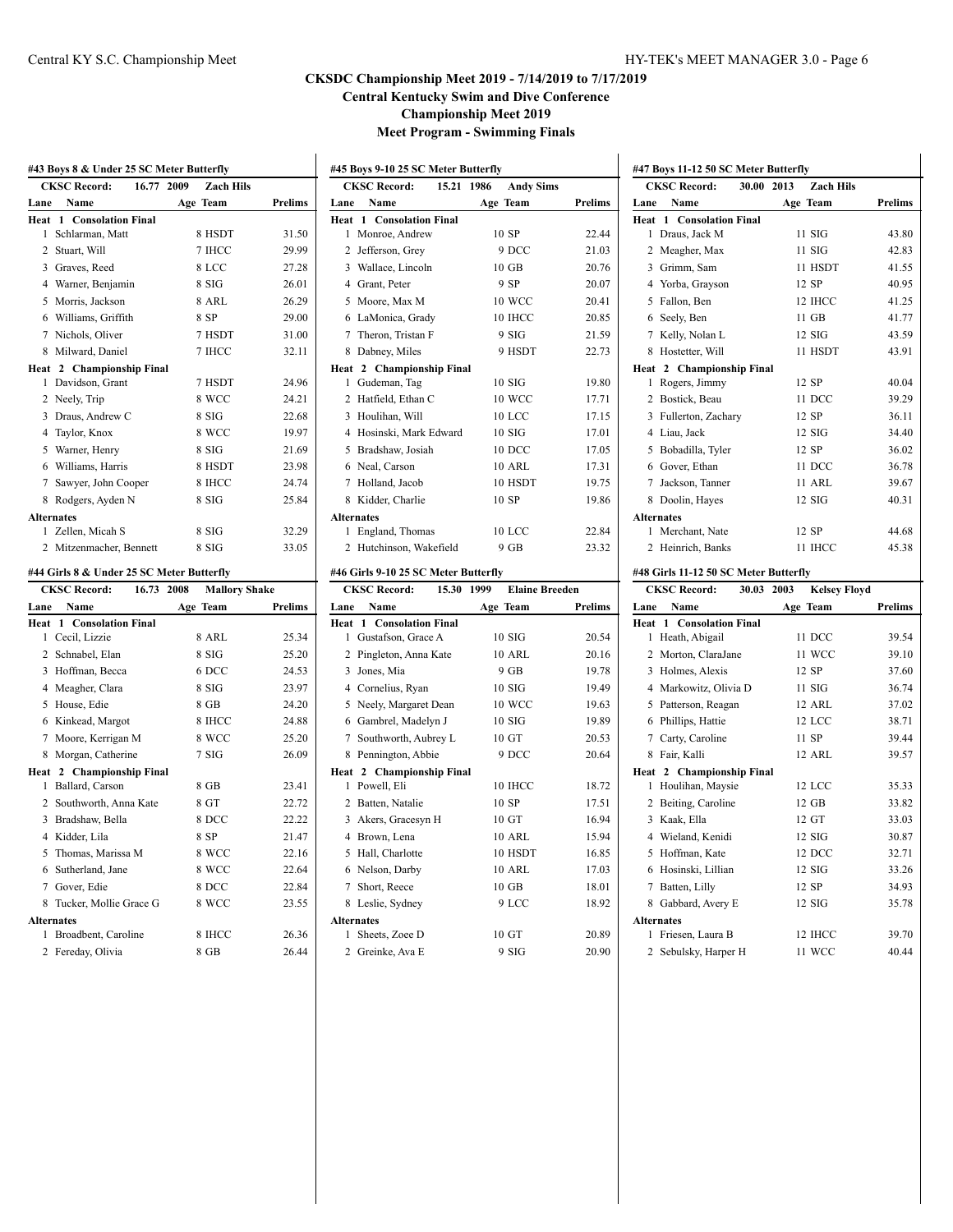|                | <b>CKSC Record:</b>  | 26.00 2004 | <b>Brandon Lovell</b> |                |
|----------------|----------------------|------------|-----------------------|----------------|
| Lane           | Name                 |            | Age Team              | <b>Prelims</b> |
| Heat           | 1 Consolation Final  |            |                       |                |
| 1              | Dahlgren, Kyle       |            | 15 SP                 | 29.31          |
| 2              | Jennings, Wyatt      |            | 17 HSDT               | 29.09          |
| 3              | Johnson, Wiles       |            | 15 HSDT               | 29.02          |
|                | 4 Voss, Jack         |            | 15 ARL                | 28.96          |
|                | 5 Locke, Jack        |            | 17 SP                 | 28.97          |
|                | 6 Hall, Vaughn       |            | 19 HSDT               | 29.09          |
| 7              | Nasrallah, Anthony   |            | 16 ARL                | 29.24          |
| 8              | Whipple, Holden      |            | 16 HSDT               | 29.54          |
| Heat           | 2 Championship Final |            |                       |                |
| 1              | Hawkins, Evan        |            | $17$ GT               | 28.29          |
|                | 2 Wallen, Zach       |            | 17 <sub>GT</sub>      | 27.84          |
|                | 3 Street, Matthew    |            | 18 GB                 | 27.42          |
|                | 4 Dicken, Smith      |            | 18 LCC                | 26.93          |
| 5              | Brannock, Kaleb      |            | 16 SP                 | 27.29          |
|                | 6 Strother, Thomas   |            | 18 LCC                | 27.55          |
| $7^{\circ}$    | Coffey, Cameron      |            | <b>16 WCC</b>         | 28.17          |
| 8              | Jennings, Landon     |            | 15 HSDT               | 28.86          |
|                | <b>Alternates</b>    |            |                       |                |
| 1              | Brown, Isaac         |            | <b>16 ARL</b>         | 29.58          |
| $\overline{2}$ | Gray, Cooper B       |            | 16 SP                 | 29.99          |

#### **#52 Girls 15 & Over 50 SC Meter Butterfly**

|      | <b>CKSC Record:</b>             | 29.10 2016 | Harna Minezawa |         |
|------|---------------------------------|------------|----------------|---------|
| Lane | Name                            | Age Team   |                | Prelims |
|      | <b>Heat 1 Consolation Final</b> |            |                |         |
| 1    | Jazdzewski, Nina                |            | 15 SP          | 33.77   |
|      | 2 Garrard, Hadley F             |            | $15$ SIG       | 33.69   |
|      | 3 Cerqueira, Riley              |            | 16 DCC         | 33.42   |
|      | 4 McKinley, Van                 |            | 17 IHCC        | 33.00   |
|      | 5 Young, Olivia                 |            | <b>16 ARL</b>  | 33.38   |
|      | 6 Weber, Katelyn                |            | 16 HSDT        | 33.49   |
|      | 7 Coffey, Sarah R               |            | 15 WCC         | 33.76   |
|      | 8 Yates, Laurel                 |            | <b>16 ARL</b>  | 33.86   |
|      | Heat 2 Championship Final       |            |                |         |
| 1    | Taylor, Victoria                |            | 15 ARL         | 31.85   |
|      | 2 Albrecht, Sarah               |            | 16 HSDT        | 31.74   |
|      | 3 West, Callie                  |            | 16 IHCC        | 31.05   |
|      | 4 Klinker, Rachel               |            | $18$ SIG       | 29.83   |
|      | 5 Albrecht, Taylor              |            | 17 HSDT        | 30.77   |
|      | 6 Grunwald, Abby                |            | 16 SP          | 31.50   |
| 7    | Rukavina, Katherine Anne        |            | $15$ SIG       | 31.76   |
| 8    | Bohannon, Ellen                 |            | 15 LCC         | 32.79   |
|      | <b>Alternates</b>               |            |                |         |
| 1    | Akers, Lara                     |            | 16 DCC         | 34.02   |
|      | 2 Bean, Whitney                 |            | 16 DCC         | 34.17   |
|      |                                 |            |                |         |

| #53 Boys 8 & Under 25 SC Meter Breaststroke |                                   |                  |                |  |  |
|---------------------------------------------|-----------------------------------|------------------|----------------|--|--|
|                                             | 20.54 2009<br><b>CKSC Record:</b> | <b>Zach Hils</b> |                |  |  |
| Lane                                        | Name                              | Age Team         | <b>Prelims</b> |  |  |
| Heat                                        | 1 Consolation Final               |                  |                |  |  |
| 1                                           | Morita, Jagger                    | 7 SIG            | 33.97          |  |  |
| $\mathcal{D}_{\mathcal{A}}$                 | Williams, Griffith                | 8 SP             | 33.54          |  |  |
| 3                                           | Kelly, Blake                      | 8 HSDT           | 33.03          |  |  |
| 4                                           | Mitzenmacher, Bennett             | 8 SIG            | 31.55          |  |  |
| 5                                           | Smithwick, Cash                   | 7 SIG            | 32.84          |  |  |
|                                             | 6 Lewis, Robert                   | 8 IHCC           | 33.44          |  |  |
| 7                                           | Dineen. Owen B                    | $6$ SIG          | 33.65          |  |  |
| 8                                           | Devers, Cam                       | 8 ARL            | 34.00          |  |  |
|                                             | Heat 2 Championship Final         |                  |                |  |  |
| 1                                           | Neely, Trip                       | 8 WCC            | 30.65          |  |  |
| $\mathcal{D}_{\mathcal{A}}$                 | Graves, Reed                      | 8 LCC            | 29.51          |  |  |
| 3                                           | Cassidy, Stokes                   | 8 SP             | 28.53          |  |  |
| 4                                           | McCullough, Rhodes                | 8 HSDT           | 26.28          |  |  |
| 5                                           | Rodgers, Ayden N                  | 8 SIG            | 26.50          |  |  |
| 6                                           | Petkus, Rowan                     | 7 DCC            | 28.58          |  |  |
| 7                                           | Sawyer, John Cooper               | 8 IHCC           | 29.53          |  |  |
| 8.                                          | Tweed, Liam                       | 8 IHCC           | 30.68          |  |  |
|                                             | <b>Alternates</b>                 |                  |                |  |  |
| 1                                           | Mefford, Silas                    | 8 HSDT           | 34.02          |  |  |
| 2                                           | Williams, Harris                  | 8 HSDT           | 34.45          |  |  |
|                                             |                                   |                  |                |  |  |

#### **#54 Girls 8 & Under 25 SC Meter Breaststroke**

| <b>CKSC Record:</b>             | 20.05 2001 | <b>Kaylin Burchell</b> |                |
|---------------------------------|------------|------------------------|----------------|
| Name<br>Lane                    |            | Age Team               | <b>Prelims</b> |
| <b>Heat 1 Consolation Final</b> |            |                        |                |
| Cecil, Lizzie<br>1              |            | 8 ARL                  | 31.08          |
| Tucker, Mollie Grace G<br>2     |            | 8 WCC                  | 30.23          |
| 3<br>Broadbent, Caroline        |            | 8 IHCC                 | 28.37          |
| Kinkead, Margot<br>4            |            | 8 IHCC                 | 27.46          |
| Briese, Finley<br>5             |            | 8 DCC                  | 27.97          |
| Sampson, Harper K<br>6          |            | 8 SIG                  | 29.03          |
| Patterson, Rosie<br>7           |            | 8 ARL                  | 30.54          |
| Moore, Hunter<br>8              |            | 8 IHCC                 | 31.19          |
| 2 Championship Final<br>Heat    |            |                        |                |
| Chapman, Shelby<br>1            |            | 8 IHCC                 | 27.03          |
| $\overline{c}$<br>McGee, Harper |            | 8 SIG                  | 26.74          |
| House, Edie<br>3                |            | 8 GB                   | 26.03          |
| Cranfill, Callie<br>4           |            | 8 HSDT                 | 26.00          |
| Kidder, Lila<br>5               |            | 8 SP                   | 26.00          |
| Sheets, Hailee<br>6             |            | 8 GT                   | 26.25          |
| 7<br>Tweardy, Catherine         |            | 8 LCC                  | 26.78          |
| Ballard, Carson<br>8            |            | 8 GB                   | 27.18          |
| <b>Alternates</b>               |            |                        |                |
| Lowery, Lily<br>1               |            | 7 HSDT                 | 32.05          |
| 2 Wiglesworth, Ellie            |            | 6 DCC                  | 32.25          |
| . <b></b>                       |            |                        |                |

#### **#55 Boys 9-10 25 SC Meter Breaststroke**

Ĭ.

| <b>CKSC Record:</b> | 18.55 1997 |                      | <b>William Daugherty</b> |
|---------------------|------------|----------------------|--------------------------|
| Name                |            | Age Team             | Prelims                  |
| 1 Neal, Carson      |            | <b>10 ARL</b>        | 20.49                    |
| 2 Bradshaw, Josiah  |            | $10$ DCC             | 21.47                    |
| Jackson, Luke<br>3  |            | $10 \overline{S}$ IG | 21.56                    |
| 4 Holland, Jacob    |            | 10 HSDT              | 21.74                    |
| Moore, Max M<br>5   |            | 10 WCC               | 22.69                    |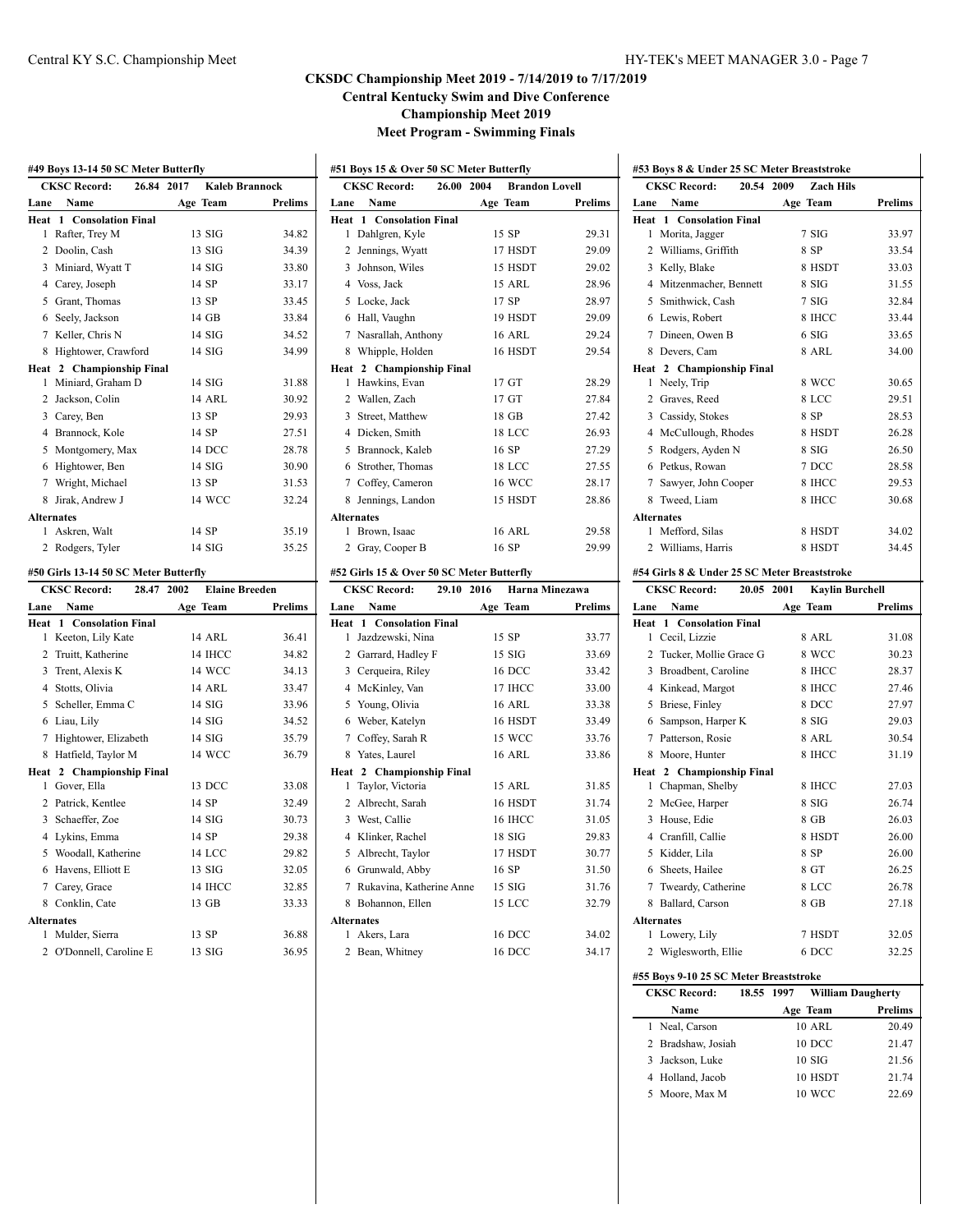#### **#55 ... (Boys 9-10 25 SC Meter Breaststroke)**

|    | 6 Nahra, Woods          | 10 IHCC | 23.67 |
|----|-------------------------|---------|-------|
| 7  | Bird, Nash              | 10SIG   | 24.21 |
|    | 8 Hutchinson, Wakefield | 9 GB    | 25.06 |
|    | 9 Petkus, Anders        | 9 DCC   | 25.06 |
| 10 | Kidder, Charlie         | 10 SP   | 25.09 |
| 11 | Master, Leo             | 9 LCC   | 25.31 |
|    | 12 Saufley, Beckett N   | 10SIG   | 25.41 |
|    | 13 Van Meter, Isaac     | 9 IHCC  | 25.48 |
|    | 14 Hamilton, Mason E    | 10 GT   | 25.88 |
| 15 | Lynch, Jonathan P       | 9 SIG   | 25.94 |
|    | 16 Linnen, Jason        | 10 SP   | 26.08 |
|    | 17 Holmes, Aiden        | 9 SP    | 26.37 |
|    | 18 Wilkerson, Alex      | 10 HSDT | 26.62 |
|    | 19 Schlarman, Ben       | 9 HSDT  | 27.16 |
|    | 20 Morita, Jake         | 9 SIG   | 27.55 |
| 21 | Morgan, Henry           | 10SIG   | 27.85 |
|    | 22 Critchfield, Faegan  | 10SIG   | 28.16 |
|    | 23 Morton, Mason        | 9 WCC   | 28.29 |
|    | 24 Pogrotsky, Colt      | $9$ GB  | 28.82 |
|    | 25 Lycan, Jacob         | 9 HSDT  | 29.33 |
|    | 26 Jones, Sam           | 9 GB    | 29.97 |
| 27 | Stephens, Will          | 10 SIG  | 30.18 |
|    | 28 Burton, Eli          | 9 HSDT  | 31.06 |
|    | 29 Havens, Liam         | 9 LCC   | 32.17 |
|    | 30 Lycan, Joshua        | 9 HSDT  | 32.90 |
|    | 31 Hendrickson, Caleb   | $9$ GB  | 33.09 |
|    | 32 Clifford, Harry      | 9 GB    | 33.52 |
|    | 33 Wallace, Clayton     | 10 HSDT | 33.90 |
|    | 34 Willis, Cannon C     | 10 GT   | 34.71 |
|    | 35 Morgan, Nathan       | 9 SIG   | 35.50 |
| 36 | Dilworth, Charlie       | 9 DCC   | 36.32 |
|    | 37 Cecil, Tripp         | 9 WCC   | 38.05 |

#### **#56 Girls 9-10 25 SC Meter Breaststroke**

|                   | <b>CKSC Record:</b><br>17.77    | <b>Kaylin Burchell</b><br>2003 |                |
|-------------------|---------------------------------|--------------------------------|----------------|
| Lane              | Name                            | Age Team                       | <b>Prelims</b> |
|                   | <b>Heat 1 Consolation Final</b> |                                |                |
| 1                 | Neal, Addison                   | 9 ARL                          | 25.65          |
| 2                 | Nasrallah, Isabella             | 10 ARL                         | 25.29          |
| 3                 | Chapman, Ann Reid               | 10 IHCC                        | 24.97          |
| 4                 | Moore, Ellory K                 | 9 WCC                          | 24.10          |
| 5                 | Wiglesworth, Anna               | 9 DCC                          | 24.80          |
| 6                 | Phillips, Cate                  | 9 LCC                          | 25.17          |
| 7                 | Rogers, Berkley                 | 10 LCC                         | 25.60          |
| 8                 | Jirak, Amelia R                 | 10 WCC                         | 25.74          |
|                   | Heat 2 Championship Final       |                                |                |
| 1                 | Sheets, Zoee D                  | 10 GT                          | 23.97          |
| 2                 | Batten, Natalie                 | 10 SP                          | 23.09          |
| 3                 | Greinke, Ava E                  | 9 SIG                          | 21.34          |
| 4                 | Brown, Lena                     | 10 ARL                         | 19.78          |
| 5                 | Nelson, Darby                   | 10 ARL                         | 20.66          |
| 6                 | Southworth, Aubrey L            | 10 GT                          | 21.89          |
| 7                 | Jones, Mia                      | 9 GB                           | 23.19          |
| 8                 | Morrett, Isabella               | <b>10 ARL</b>                  | 24.04          |
| <b>Alternates</b> |                                 |                                |                |
| 1                 | Gustafson, Grace A              | 10SIG                          | 25.79          |
|                   | 2 Pennington, Ellie             | 9 DCC                          | 25.96          |
|                   |                                 |                                |                |

| <b>CKSC Record:</b><br>35.32 2013<br><b>Zach Hils</b> |                                 |          |                |  |
|-------------------------------------------------------|---------------------------------|----------|----------------|--|
| Lane                                                  | Name                            | Age Team | <b>Prelims</b> |  |
|                                                       | <b>Heat 1 Consolation Final</b> |          |                |  |
| 1                                                     | Woodall, Hank                   | 11 LCC   | 50.41          |  |
| 2                                                     | O'Donnell, Garrett              | $11$ SIG | 49.87          |  |
| 3                                                     | Kelly, Nolan L                  | $12$ SIG | 49.10          |  |
| 4                                                     | Cobb, Logan                     | 12 ARL   | 48.46          |  |
|                                                       | 5 Yorba, Grayson                | 12 SP    | 49.09          |  |
| 6                                                     | Bentley, Bryce                  | 11 ARL   | 49.40          |  |
| 7                                                     | House, Davis                    | $11$ GB  | 50.17          |  |
| 8                                                     | Coyle, Emory J                  | 11 GT    | 50.61          |  |
|                                                       | Heat 2 Championship Final       |          |                |  |
| 1                                                     | Bobadilla, Tyler                | 12 SP    | 47.65          |  |
| $\mathcal{L}$                                         | Sears, Ryan                     | 12 WCC   | 45.13          |  |
| 3                                                     | Meagher, Max                    | $11$ SIG | 43.47          |  |
|                                                       | 4 Fullerton, Zachary            | 12 SP    | 41.75          |  |
| 5                                                     | Liau, Jack                      | $12$ SIG | 42.76          |  |
| 6                                                     | Rogers, Jimmy                   | 12 SP    | 43.79          |  |
| 7                                                     | Doolin, Hayes                   | $12$ SIG | 45.51          |  |
| 8                                                     | McCullough, Reeves              | 11 HSDT  | 48.33          |  |
|                                                       | <b>Alternates</b>               |          |                |  |
| 1                                                     | Tweardy, Walker                 | 11 LCC   | 50.76          |  |
| 2                                                     | Rodgers, Kyle K                 | $11$ SIG | 50.79          |  |
|                                                       |                                 |          |                |  |

#### **#58 Girls 11-12 50 SC Meter Breaststroke**

| <b>CKSC Record:</b><br>34.27 |                                 | <b>Kaylin Burchell</b><br>2005 |         |
|------------------------------|---------------------------------|--------------------------------|---------|
| Lane                         | Name                            | Age Team                       | Prelims |
|                              | <b>Heat 1 Consolation Final</b> |                                |         |
| 1                            | Kinkead, Caroline               | 12 IHCC                        | 47.02   |
| 2                            | Hamilton, Gretchen R            | 12 GT                          | 45.31   |
|                              | 3 Vari, Alba                    | 12 HSDT                        | 44.43   |
| 4                            | Fair, Kalli                     | 12 ARL                         | 43.59   |
| 5                            | Gnann, Maggie                   | 11 DCC                         | 44.17   |
|                              | 6 Patterson, Reagan             | 12 ARL                         | 44.80   |
| 7                            | Johnson, Mackenzie G            | $12$ SIG                       | 45.79   |
|                              | 8 Sebulsky, Harper H            | 11 WCC                         | 48.03   |
|                              | Heat 2 Championship Final       |                                |         |
| 1                            | Holmes, Alexis                  | 12 SP                          | 42.32   |
|                              | 2 Bischoff, Hannah              | 12 DCC                         | 41.18   |
| 3                            | Jones, Ava                      | $12 \text{ GB}$                | 38.60   |
|                              | 4 Kaak, Ella                    | 12 GT                          | 35.31   |
| 5.                           | Wieland, Kenidi                 | $12$ SIG                       | 38.40   |
| 6                            | Phillips, Hattie                | 12 LCC                         | 40.14   |
| 7                            | Gabbard, Avery E                | $12$ SIG                       | 41.78   |
| 8                            | Davis, Jayda L                  | $12$ SIG                       | 43.47   |
| <b>Alternates</b>            |                                 |                                |         |
| 1                            | Boggs, Jai A                    | 12 GT                          | 48.42   |
| 2                            | Jirak, Lydia G                  | 11 WCC                         | 48.51   |

| #59 Boys 13-14 50 SC Meter Breaststroke                     |                                   |                  |                |  |
|-------------------------------------------------------------|-----------------------------------|------------------|----------------|--|
|                                                             | <b>CKSC Record:</b><br>31.86 2015 | <b>Zach Hils</b> |                |  |
| Lane                                                        | Name                              | Age Team         | <b>Prelims</b> |  |
| Heat                                                        | 1 Consolation Final               |                  |                |  |
| $\mathbf{1}$                                                | Monroe, Samuel                    | 14 SP            | 44.08          |  |
| 2                                                           | Rafter, Trey M                    | $13$ SIG         | 42.51          |  |
| 3                                                           | Stilz, Jacob                      | <b>14 LCC</b>    | 41.64          |  |
|                                                             | 4 Miniard, Wyatt T                | $14$ SIG         | 39.77          |  |
| 5                                                           | Longenecker, Oliver               | 13 DCC           | 41.52          |  |
| 6                                                           | Seely, Jackson                    | 14 GB            | 41.72          |  |
| 7                                                           | Keller, Chris N                   | $14\,$ SIG       | 42.86          |  |
| 8                                                           | Phelps, James W                   | <b>14 WCC</b>    | 45.38          |  |
|                                                             | Heat 2 Championship Final         |                  |                |  |
| 1                                                           | Jirak. Andrew J                   | 14 WCC           | 38.65          |  |
| 2                                                           | Grant, Thomas                     | 13 SP            | 37.86          |  |
| 3                                                           | Carey, Joseph                     | 14 SP            | 36.51          |  |
|                                                             | 4 Miniard. Graham D               | $14$ SIG         | 34.96          |  |
| 5                                                           | Askren, Walt                      | 14 SP            | 36.17          |  |
|                                                             | 6 Greinke, Eli R                  | $13$ SIG         | 37.06          |  |
| 7                                                           | Doolin, Cash                      | $13$ SIG         | 38.04          |  |
| 8                                                           | Rodgers, Tyler                    | $14\,$ SIG       | 39.48          |  |
|                                                             | <b>Alternates</b>                 |                  |                |  |
|                                                             | 1 Neary, Evan                     | 13 SP            | 45.51          |  |
| $\overline{2}$                                              | Hightower, Crawford               | $14$ SIG         | 45.89          |  |
| #60 Girls 13-14 50 SC Meter Breaststroke                    |                                   |                  |                |  |
| <b>CKSC Record:</b><br>33.64 2006<br><b>Kavlin Burchell</b> |                                   |                  |                |  |

| Name<br>Lane                    | Age Team         | Prelims |
|---------------------------------|------------------|---------|
| <b>Heat 1 Consolation Final</b> |                  |         |
| 1<br>Ingram, Maddox D           | $13 \text{ SIG}$ | 43.60   |
| 2 Carey, Grace                  | 14 IHCC          | 42.56   |
| 3 O'Donnell, Caroline E         | $13$ SIG         | 42.45   |
| 4 Hightower, Elizabeth          | $14\,$ SIG       | 41.71   |
| 5<br>Mulder, Sierra             | 13 SP            | 41.90   |
| 6 Zimmer, Julia                 | 14 HSDT          | 42.52   |
| Liau, Lily<br>7                 | $14\,$ SIG       | 42.62   |
| Gray, Sarah Beth<br>8           | 13 SP            | 43.67   |
| 2 Championship Final<br>Heat    |                  |         |
| Rogers, Lucy<br>1               | 13 SP            | 40.65   |
| Havens, Elliott E<br>2          | 13 SIG           | 36.72   |
| 3 Conklin, Cate                 | 13 GB            | 36.44   |
| Lykins, Emma<br>4               | 14 SP            | 35.81   |
| 5 Truitt, Katherine             | 14 IHCC          | 36.43   |
| Woodall, Katherine<br>6         | <b>14 LCC</b>    | 36.59   |
| Scheller, Emma C<br>7           | $14$ SIG         | 39.20   |
| Keeton, Lily Kate<br>8          | 14 ARL           | 40.68   |
| <b>Alternates</b>               |                  |         |
| Elkinson, Emery K<br>1          | $13 \text{ SIG}$ | 44.67   |
| Dobbins, Lily<br>2              | 13 ARL           | 45.35   |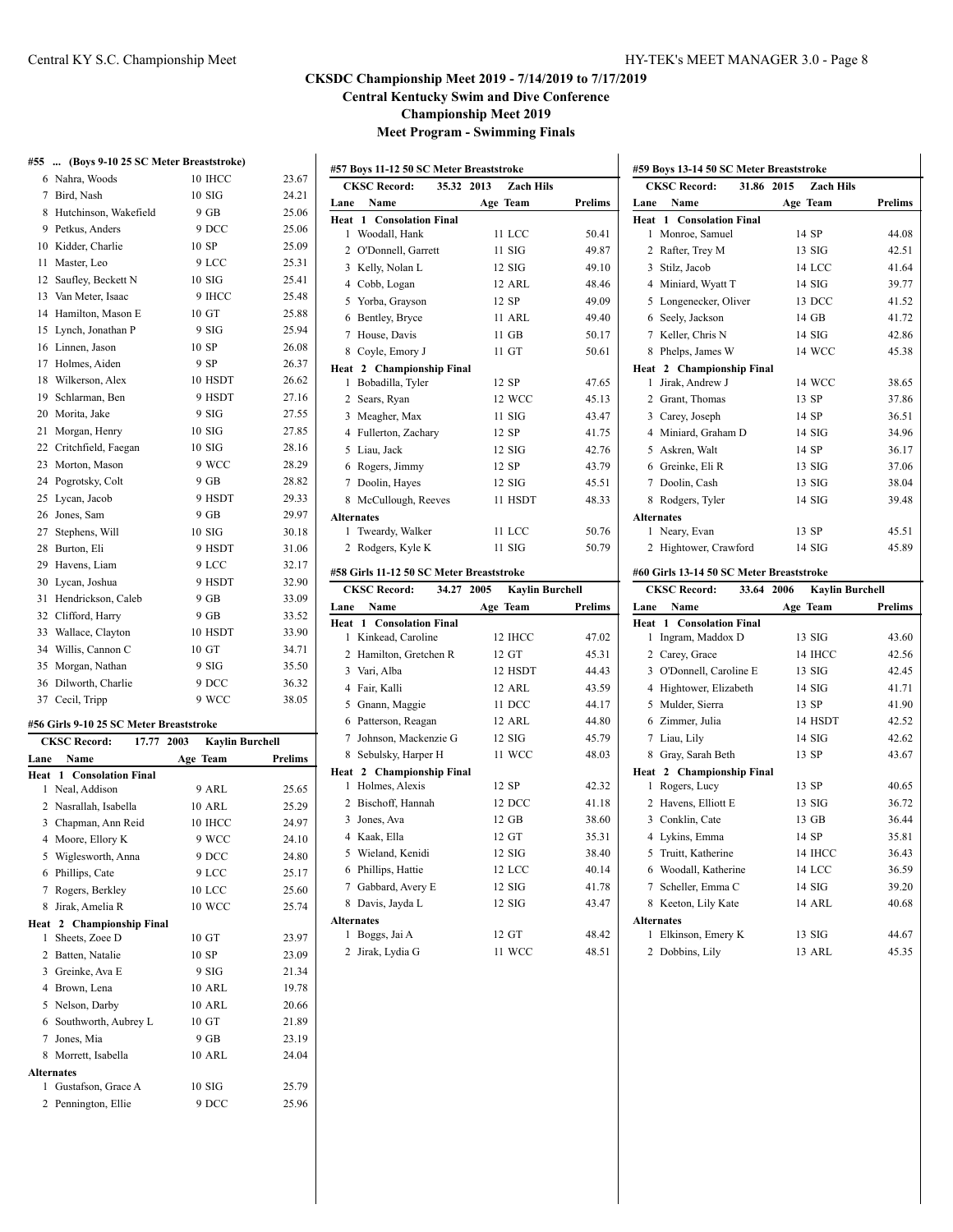# **CKSDC Championship Meet 2019 - 7/14/2019 to 7/17/2019**

**Central Kentucky Swim and Dive Conference**

**Championship Meet 2019**

**Meet Program - Swimming Finals**

| <b>CKSC Record:</b><br>29.90 1999<br><b>Michael Guskey</b> |                                              |                                      |                                                                                                                                                         |
|------------------------------------------------------------|----------------------------------------------|--------------------------------------|---------------------------------------------------------------------------------------------------------------------------------------------------------|
| Lane                                                       | Name                                         | Age Team                             | Prelims                                                                                                                                                 |
|                                                            | <b>Heat 1 Consolation Final</b>              |                                      |                                                                                                                                                         |
| 1.                                                         | Noonan, Reid                                 | <b>16 LCC</b>                        | 38.49                                                                                                                                                   |
|                                                            | 2 Gray, Cooper B                             | 16 SP                                | 37.62                                                                                                                                                   |
|                                                            | 3 Nasrallah, Anthony                         | <b>16 ARL</b>                        | 36.70                                                                                                                                                   |
|                                                            | 4 Hall, Conner                               | 17 HSDT                              | 36.12                                                                                                                                                   |
|                                                            | 5 Petter, Hayden                             | 17 SP                                | 36.37                                                                                                                                                   |
|                                                            | 6 Horn, Carson                               | 15 HSDT                              | 37.53                                                                                                                                                   |
|                                                            | 7 Craycraft, Garrett                         | 17 SP                                | 38.10                                                                                                                                                   |
|                                                            | 8 Hawse, Thomas                              | <b>16 LCC</b>                        | 38.79                                                                                                                                                   |
|                                                            | Heat 2 Championship Final                    |                                      |                                                                                                                                                         |
| $\mathbf{1}$                                               | Street, Matthew                              | 18 GB                                | 35.03                                                                                                                                                   |
|                                                            | 2 Strother, Duncan                           | 15 LCC                               | 34.14                                                                                                                                                   |
|                                                            | 3 Jennings, Wyatt                            | 17 HSDT                              | 32.94                                                                                                                                                   |
|                                                            | 4 Strother, Thomas                           | 18 LCC                               | 29.98                                                                                                                                                   |
|                                                            | 5 Hawkins, Evan                              | 17 GT                                | 32.59                                                                                                                                                   |
|                                                            | 6 McLellan, Bryan                            | $18$ SIG                             | 33.68                                                                                                                                                   |
|                                                            | 7 Whipple, Holden                            | 16 HSDT                              | 34.67                                                                                                                                                   |
|                                                            | 8 Bischoff, Brady                            | 15 DCC                               | 35.53                                                                                                                                                   |
|                                                            | <b>Alternates</b>                            |                                      |                                                                                                                                                         |
|                                                            | 1 Bingham, Jacob                             | 15 GT                                | 39.04                                                                                                                                                   |
|                                                            | 2 Johnson, Wiles                             | 15 HSDT                              | 39.91                                                                                                                                                   |
|                                                            | #62 Girls 15 & Over 50 SC Meter Breaststroke |                                      |                                                                                                                                                         |
|                                                            | <b>CKSC Record:</b>                          |                                      |                                                                                                                                                         |
|                                                            |                                              |                                      |                                                                                                                                                         |
|                                                            |                                              | 32.95 2008<br><b>Kaylin Burchell</b> |                                                                                                                                                         |
|                                                            | Name                                         | Age Team                             |                                                                                                                                                         |
|                                                            | <b>Consolation Final</b><br>Heat 1           | $15$ SIG                             |                                                                                                                                                         |
|                                                            | 1 Garrard, Hadley F                          |                                      |                                                                                                                                                         |
|                                                            | 2 Albrecht, Taylor                           | 17 HSDT                              |                                                                                                                                                         |
|                                                            | 3 Bingham, Sophia                            | 18 GT                                |                                                                                                                                                         |
| Lane                                                       | 4 Albrecht, Sarah                            | 16 HSDT                              |                                                                                                                                                         |
|                                                            | 5 Horn, Claire                               | 17 HSDT                              |                                                                                                                                                         |
|                                                            | 6 Akers, Jenna                               | 16 DCC                               |                                                                                                                                                         |
|                                                            | 7 Locke, Avery                               | 15 SP                                |                                                                                                                                                         |
|                                                            | 8 Brocato, Anna K                            | 16 SIG                               |                                                                                                                                                         |
|                                                            | Heat 2 Championship Final                    | 16 HSDT                              |                                                                                                                                                         |
|                                                            | 1 Weber, Katelyn                             |                                      |                                                                                                                                                         |
|                                                            | 2 Cordle, Grace E                            | $17$ SIG                             |                                                                                                                                                         |
|                                                            | 3 Patterson, Lainey                          | <b>15 ARL</b>                        |                                                                                                                                                         |
|                                                            | 4 Taylor, Victoria                           | 15 ARL                               |                                                                                                                                                         |
|                                                            | 5 Yates, Laurel                              | 16 ARL                               |                                                                                                                                                         |
|                                                            | 6 Cerqueira, Riley                           | 16 DCC                               |                                                                                                                                                         |
|                                                            | 7 Coffey, Samantha                           | 15 WCC                               |                                                                                                                                                         |
|                                                            | 8 Siebenthaler, Kelsey                       | $16$ SIG                             |                                                                                                                                                         |
|                                                            | <b>Alternates</b>                            |                                      | Prelims<br>41.78<br>41.49<br>40.96<br>40.61<br>40.72<br>41.15<br>41.52<br>42.76<br>40.29<br>39.67<br>39.48<br>35.64<br>39.01<br>39.52<br>40.28<br>40.39 |
|                                                            | 1 Wright, Hannah<br>2 Viney, Allie           | 15 SP<br>15 GT                       | 43.15<br>43.16                                                                                                                                          |

| #63 Boys 8 & Under 100 SC Meter Freestyle Relay            |       |                    |
|------------------------------------------------------------|-------|--------------------|
| <b>CKSC Record:</b><br>1:12.44 1990                        |       |                    |
| R. Eidson, J. Stratman, A. Carr, A. Cahill<br>Team<br>Lane | Relay | Prelims            |
| 1 Consolation Final<br>Heat                                |       |                    |
| 1                                                          |       |                    |
| $\overline{c}$                                             |       |                    |
| 3                                                          |       |                    |
| $\overline{4}$<br>ARL                                      |       | 3:16.55            |
| 5                                                          |       |                    |
| 6                                                          |       |                    |
| 7                                                          |       |                    |
| 8                                                          |       |                    |
| Heat 2 Championship Final<br>LCC<br>1                      |       | 1:47.51            |
| $\overline{2}$<br><b>SP</b>                                |       | 1:30.04            |
| $\overline{3}$<br>IHCC                                     |       | 1:28.61            |
| $4$ SIG                                                    |       | 1:19.11            |
| 5 HSDT                                                     |       | 1:20.36            |
| WCC<br>6                                                   |       | 1:29.31            |
| 7<br>GB                                                    |       | 1:44.44            |
| 8 DCC                                                      |       | 2:23.79            |
|                                                            |       |                    |
| #64 Girls 8 & Under 100 SC Meter Freestyle Relay           |       |                    |
| <b>CKSC Record:</b><br>1:12.26 2008                        |       |                    |
| E. Ehl, E. Henry, H. Freibert, M. Shake<br>Team            |       |                    |
| Lane<br>1 Consolation Final<br>Heat                        | Relay | Prelims            |
| 1                                                          |       |                    |
| 2                                                          |       |                    |
| 3                                                          |       |                    |
| $\overline{4}$<br>HSDT                                     |       | 1:42.96            |
| 5<br>LCC                                                   |       | 1:53.77            |
| 6                                                          |       |                    |
| 7                                                          |       |                    |
| 8                                                          |       |                    |
| 2 Championship Final<br>Heat                               |       |                    |
| <b>IHCC</b><br>1                                           |       | 1:38.72            |
| $\overline{2}$<br><b>SP</b>                                |       | 1:37.25            |
| 3<br>SIG                                                   |       | 1:26.41            |
| 4 WCC                                                      |       | 1:22.29            |
| 5<br>GB                                                    |       | 1:24.17            |
| 6 DCC<br>7 ARL                                             |       | 1:27.16            |
| 8 GT                                                       |       | 1:38.07<br>1:39.89 |
|                                                            |       |                    |
| #65 Boys 10 & Under 100 SC Meter Freestyle Relay           |       |                    |
| <b>CKSC Record:</b><br>1:02.09 1992                        |       |                    |
| E. Bowles, J. Sallee, C. Robbins, A. Cahill                |       |                    |
| Lane<br>Team                                               | Relay | Prelims            |
| Heat<br>1 Consolation Final<br>1                           |       |                    |
| $\overline{c}$                                             |       |                    |
| 3                                                          |       |                    |
| $\overline{4}$<br>GT                                       |       | 1:37.36            |
| 5                                                          |       |                    |
|                                                            |       |                    |
|                                                            |       |                    |
| 6<br>7                                                     |       |                    |
| 8                                                          |       |                    |

| Heat 2 Championship Final                         |         |
|---------------------------------------------------|---------|
| <b>WCC</b><br>1                                   | 1:15.37 |
| 2 IHCC                                            | 1:14.13 |
| $3$ SP                                            | 1:11.91 |
| 4 SIG                                             | 1:08.39 |
| 5 DCC                                             | 1:11.43 |
| 6 HSDT                                            | 1:12.38 |
| 7 LCC                                             | 1:14.24 |
| 8 GB                                              | 1:20.35 |
| #66 Girls 10 & Under 100 SC Meter Freestyle Relay |         |
| CKSC Record: 1:03.91 1995                         |         |
| A. Dawahare, S. Douglas, K. Gamble, S.Kincer      |         |
| Lane<br>Team<br>Relay                             | Prelims |
| <b>Consolation Final</b><br>Heat<br>1             |         |
| 1                                                 |         |
| 2                                                 |         |
| 3                                                 |         |
| 4 DCC                                             | 1:20.31 |
| 5                                                 |         |
| 6                                                 |         |
| 7                                                 |         |
| 8                                                 |         |
| Heat 2 Championship Final                         |         |
| <b>HSDT</b><br>1                                  | 1:15.22 |
| 2 WCC                                             | 1:13.94 |
| $3$ GB                                            | 1:11.73 |
| 4 ARL                                             | 1:04.50 |
| 5 GT                                              | 1:10.47 |
| 6 SIG                                             | 1:12.02 |
| 7 IHCC                                            | 1:13.96 |
|                                                   |         |
| 8 LCC                                             | 1:18.02 |
| #67 Boys 13 & Under 200 SC Meter Freestyle Relay  |         |
| CKSC Record: 1:54.38 1989                         |         |
| M. Stephens, M. Voss, T. Bunnell, J. Oldham       |         |
| Lane<br>Team<br>Relay                             | Prelims |
| Heat<br>1 Championship Final                      |         |
| 1<br><b>IHCC</b>                                  | 2:47.65 |
| 2 HSDT                                            | 2:30.41 |
| 3 ARL                                             | 2:17.32 |
| 4 SP                                              | 1:59.87 |
| $5$ SIG                                           | 2:04.67 |
| DCC<br>6                                          | 2:23.60 |
| 7<br>GB                                           | 2:30.92 |
| 8 GT                                              | 2:58.83 |
| #68 Girls 13 & Under 200 SC Meter Freestyle Relay |         |
| <b>CKSC Record:</b><br>1:57.61<br>2002            |         |
| E. Aubrey, K. Manning, P. Daugherty, C. Sharp     |         |
| Lane<br>Team<br>Relay                             | Prelims |
| <b>Consolation Final</b><br>Heat<br>1             |         |
| 1                                                 |         |
| 2                                                 |         |
| 3                                                 |         |
| 4<br><b>WCC</b>                                   | 2:32.44 |
| 5                                                 |         |
| 6                                                 |         |
| 7                                                 |         |
| 8                                                 |         |
|                                                   |         |
|                                                   |         |